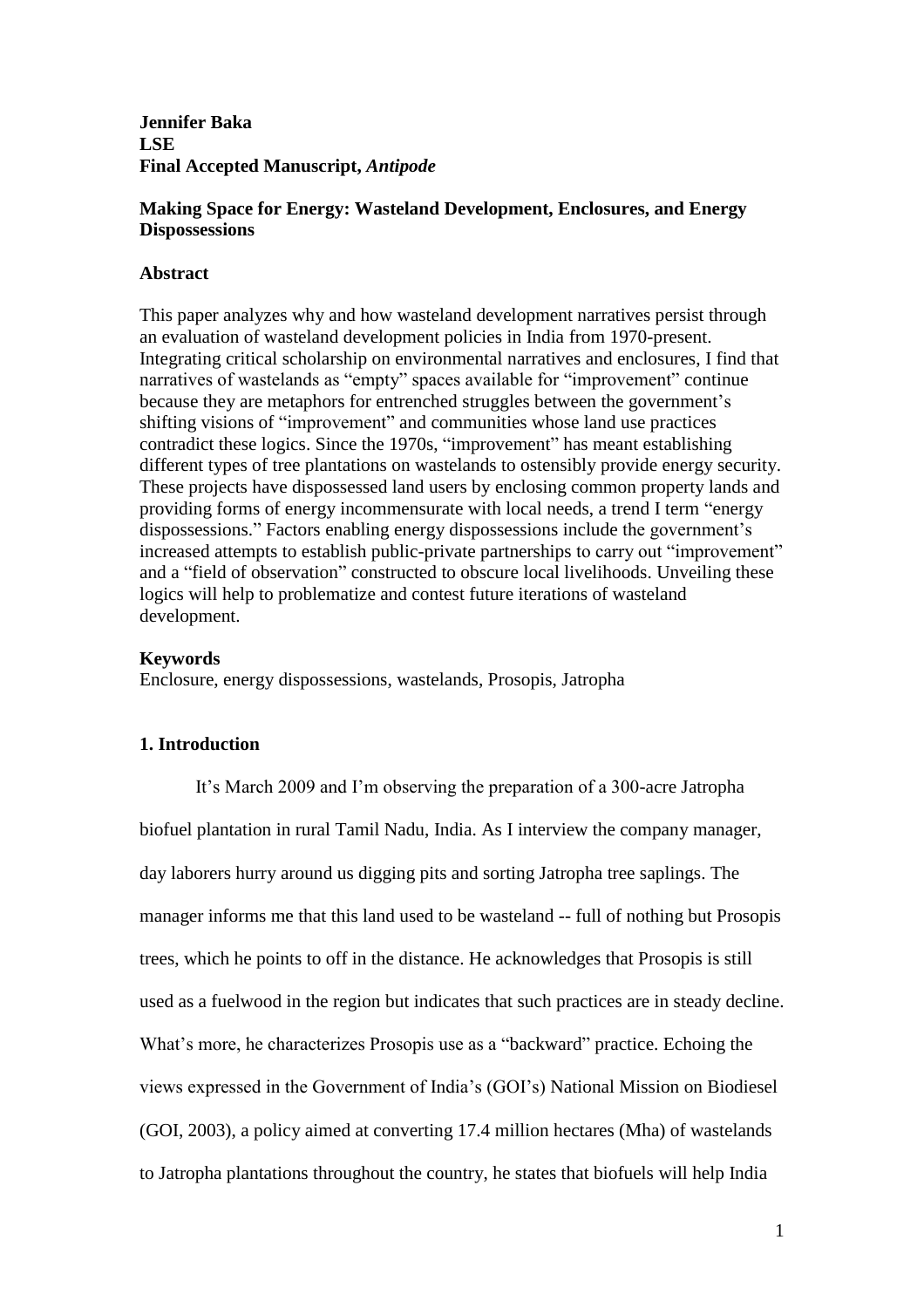modernize by providing a domestically produced, environmentally friendly form of energy. The juxtaposition of smoking earth kilns converting Prosopis wood into charcoal along the road leading to the Jatropha plantation serves as a stark symbol of what I term "energy dispossessions": the energy economies erased and the livelihoods put at risk as India inscribes its Jatropha program in rural communities.

Prosopis and Jatropha were introduced into India's rural landscape through different iterations of the GOI's wasteland development policy, Social Forestry and the National Mission on Biodiesel (NMBD), respectively. An environmental narrative that frames wastelands as "empty" lands that could be "improved" in order to provide economic and environmental benefits has been used to motivate both policies. In concert with the rise of ecological modernization in the 1970s -- a mode of environmental governance predicated on interlinking ecological and economic planning (Mol and Sonnenfeld, 2000) -- the GOI's notion of "improvement" since the introduction of Social Forestry has hinged on establishing tree plantations on wastelands in order to provide energy security.

An expansive body of critical scholarship has argued that land labels such as "wastelands" are political constructions (ie. Franco et al., 2010, Levidow, 2013, Borras et al., 2010) and that discourses of environmental degradation have frequently privileged elite stakeholder accounts of the causes and consequences of land use change over local land user claims (e.g. Fairhead and Leach, 1996, Dove, 1998, Scoones, 1996, Leach and Mearns, 1996). Specific to wasteland discourses, scholars have analyzed how such discourses have functioned at distinct time periods within particular countries (Goldstein, 2013, Gidwani, 1992, 2008, Yeh, 2009) while others have traced the evolution of wasteland discourses in a particular region over a certain time period (Saigal, 2011, Harms and Baird, 2014, Harms, 2014, Ferguson, 2014,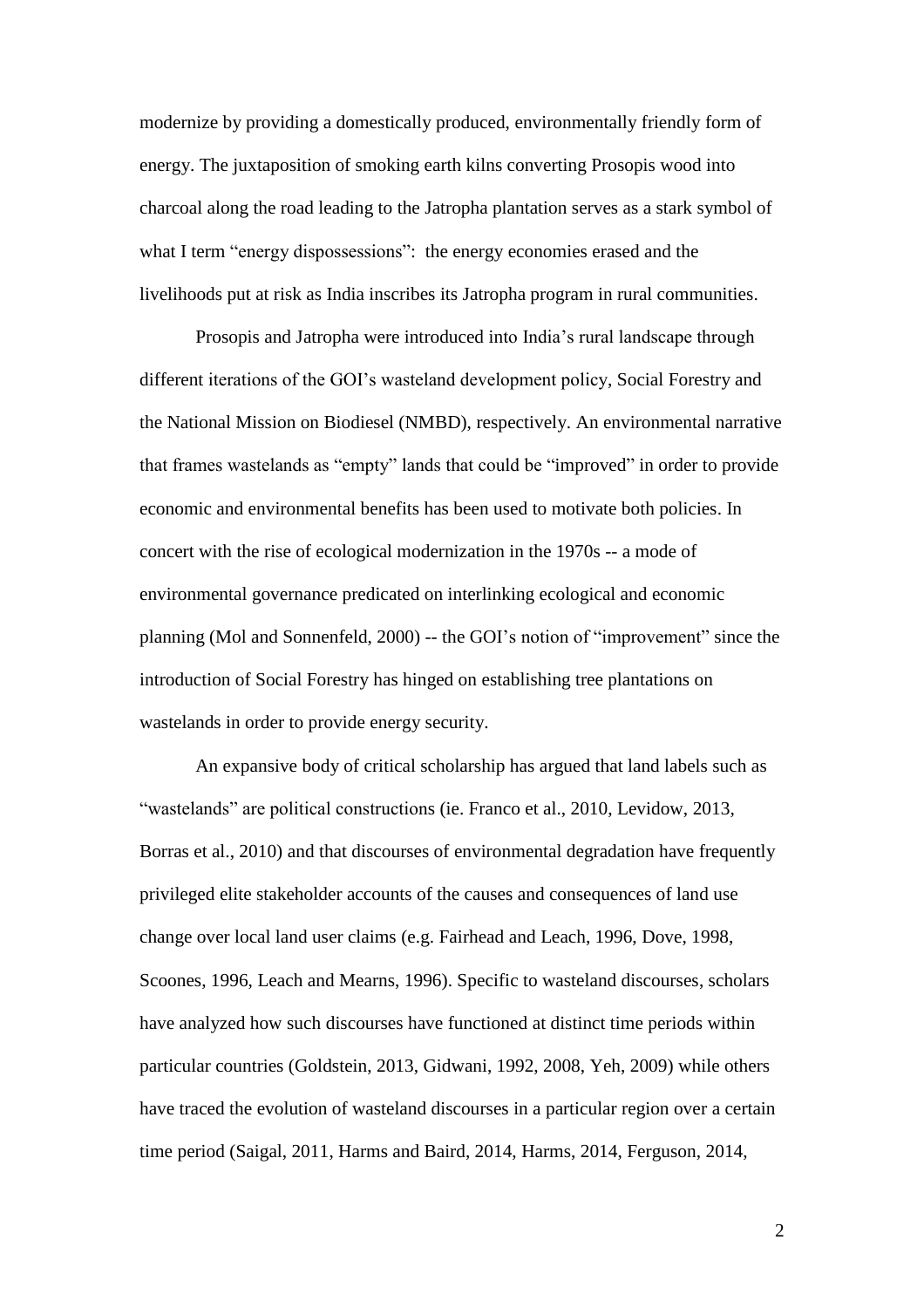Baird, 2014). While these studies demonstrate the proliferation of wasteland narratives across geographies and policy contexts, they do not examine *why or how* this narrative persists.

In this paper, I analyze the persistence of wasteland narratives through a comparative analysis of India's Social Forestry and NMBD policies. Integrating critical scholarship on environmental narratives and enclosures, I argue that wasteland narratives are metaphors for an entrenched, ongoing struggle between the GOI's energy and industrialization visions and local land use practices. Further, I argue that wasteland narratives (re)-emerge at distinct times in order to avoid crises of accumulation. In the context of Social Forestry, the wasteland narrative helped the GOI to incubate a nascent high value timber sector while in the case of the NMBD, it has allowed the country to establish a domestic biofuel sector and reduce its growing dependence on fossil fuel imports.

I also attend to the socio-material impacts of wasteland narratives when they are implemented in rural communities. More specifically, wasteland narratives are enacted through practices of enclosure. While existing scholarship asserts that enclosure is both a discursive and material process (Blomley, 2007), little attention has been paid to the role of energy in mediating this practice. During the time period analyzed in this paper, the GOI established tree plantations on common property lands in order to increase fuelwood supplies in the case of Social Forestry or to provide new sources of domestic energy in the case of the NMBD. With limited exceptions, the forms of energy provided by these tree plantations have been incommensurate with the needs of rural communities. Although Prosopis has helped to address rural fuelwood shortages, it is now being uprooted to make space for Jatropha. This transformation stems in part from the invasiveness potential of Prosopis but also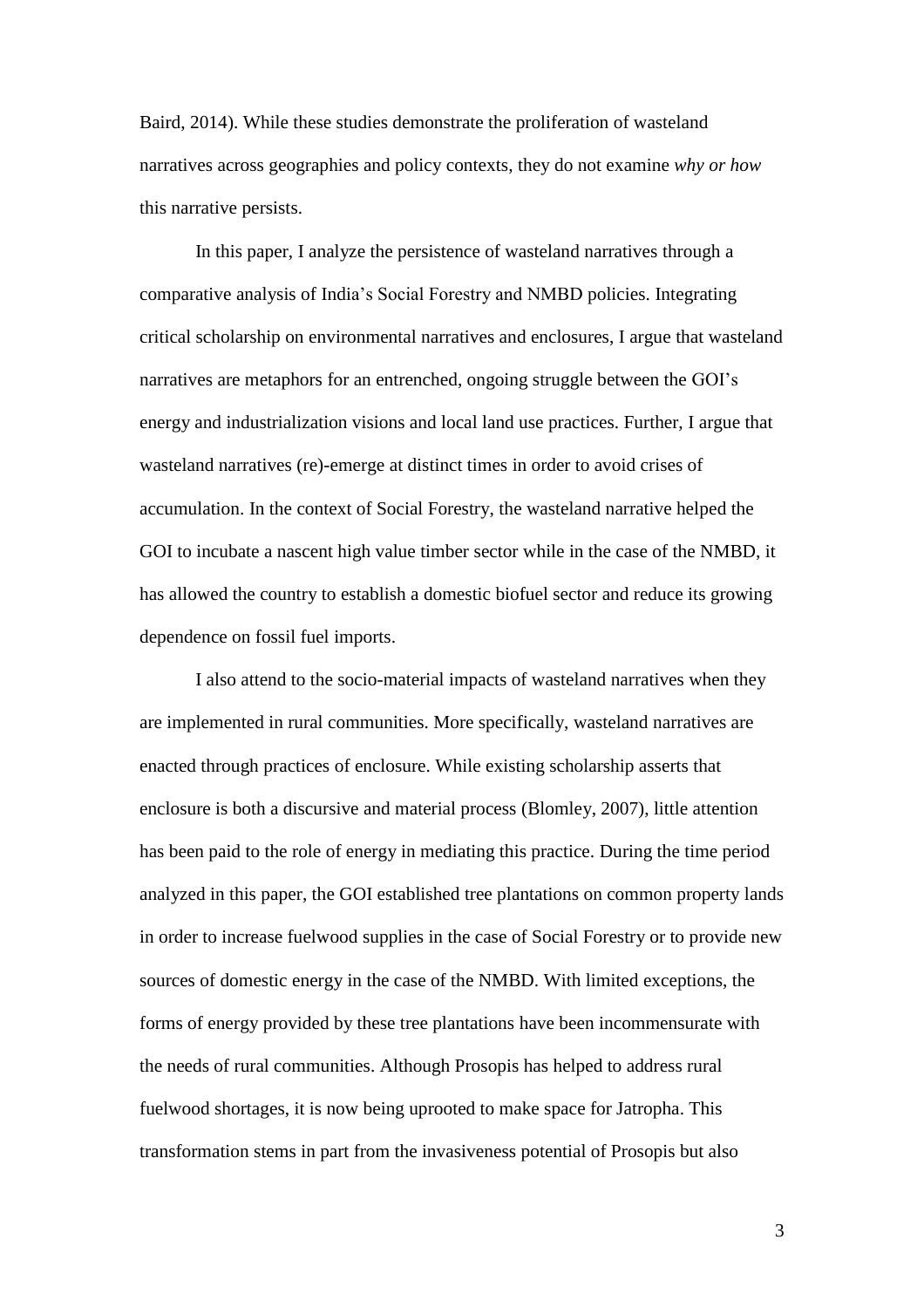because of the GOI's shifting views of what constitutes "modern" energy consumption. Presently, Prosopis is perceived as a barrier to India's industrialization and urbanization goals, which are embodied in the country's visions for a Jatropha biodiesel economy. Yet Prosopis fuelwood plantations were established in the 1970s to remove obstacles to the country's burgeoning "production forests". This tension between shifting government visions of "modern" energy and the non-substitutable types of energy provided by Prosopis and Jatropha tree plantations has served to dispossess rural land users, a process I term "energy dispossessions".

After a review of critical scholarship on wasteland narratives and enclosure, I analyze how the GOI makes space for energy through a comparative analysis of Social Forestry and the NMBD. I compare the policy goals of both projects and develop the concept of energy dispossessions through a comparison of Prosopis and Jatropha promotion in rural Tamil Nadu, India. I then examine how the GOI has constructed a "field of observation" (Hannah, 2000) to carry out wasteland development through an analysis of wasteland definition and classification procedures over this period. I conclude by reflecting on how this study helps to advance critical perspectives on environmental narratives, enclosures, and energy studies.

This paper draws on data gathered from 13 months of fieldwork conducted in India between 2008-2011. I conducted over 100 interviews with industry, civil society, and government stakeholders involved in biofuel and land use planning at the village, district, state, and central government levels. I also interviewed farmers and conducted participant observation at two Jatropha plantations in rural Tamil Nadu. Additionally, I conducted an Energy Flow Analysis to comparatively analyze the energy provided by Prosopis fuelwood and Jatropha biofuels in a sub-region of rural Tamil Nadu, which involved surveying 158 Prosopis users across 39 villages (author,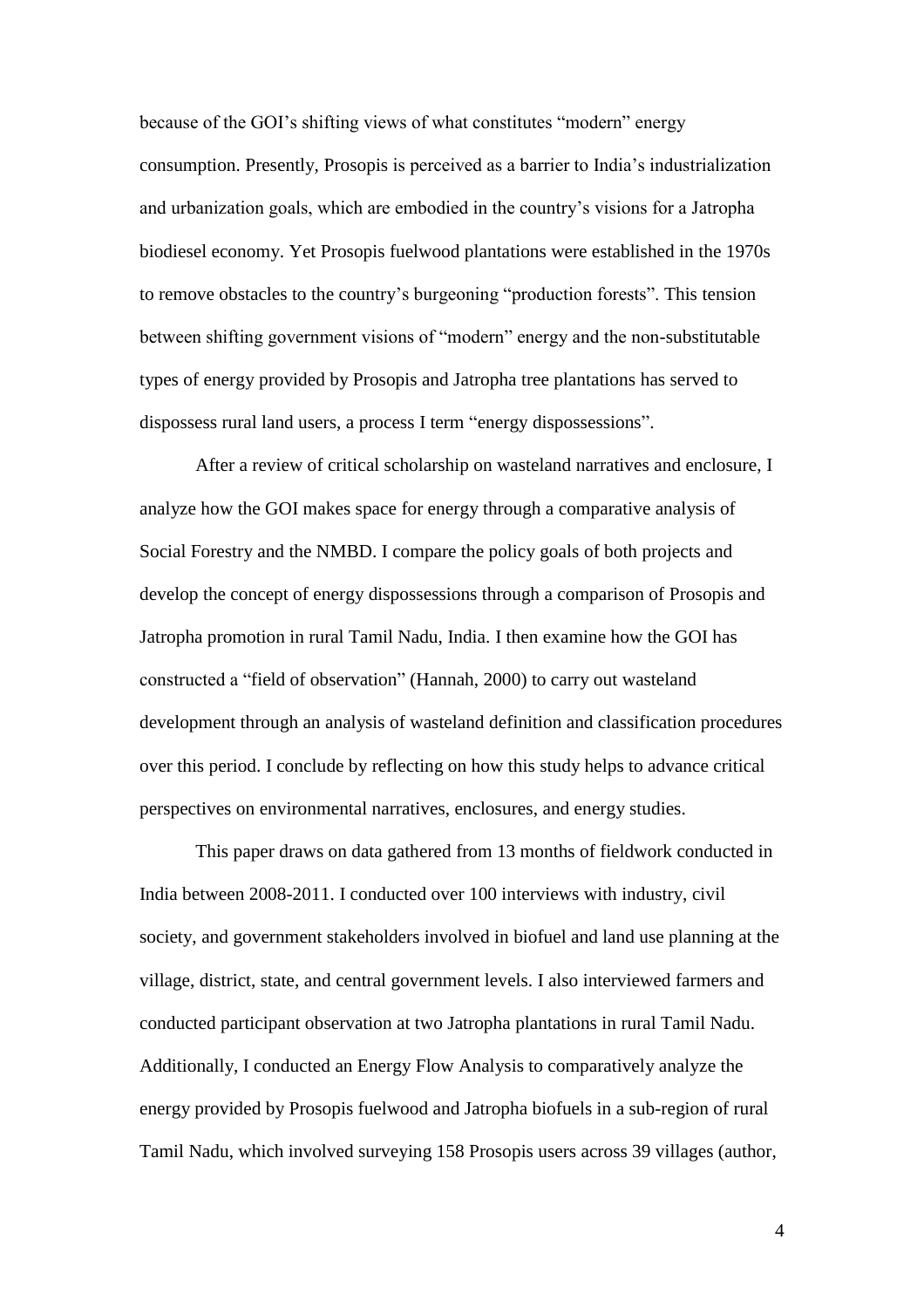date). Lastly, I have reviewed numerous policy documents and government reports related to wasteland development, Social Forestry, and the NMBD.

## **2. Critical perspectives on environmental narratives and enclosure**

In this section, I integrate literature on environmental narratives and enclosure in order to evaluate why wasteland narratives persist. In isolation, neither stream of literature can sufficiently address this question as its explanation requires being attentive to the discursive construction and socio-material impacts of wasteland development, how these practices have changed over time, and how they are differentially mobilized across scales.

Since the 1980s, an expansive literature has emerged to critique the truth claims embodied in environmental narratives. One body of work has argued that environmental narratives result from a desire to simplify a more complex reality and can continue often in spite of strong contradictory empirical evidence (Roe, 1991, 1994). A related body of research contends that environmental narratives are not neutral statements but are instead social constructions consisting of different truth claims forged through the interaction of different stakeholder alliances (Hajer, 1995). Empirical studies of environmental narratives have attempted to map the landscape of stakeholder perspectives in order to reveal the more complex realities contained within a particular narrative.

Discourse analyses of the term "wasteland" have analyzed the relevance of the term in land use policies at distinct time periods in specific regions. Through an examination of the category in Indian colonial land settlement policies, Gidwani (1992) found that while there was little agreement as to what wastelands were or their extent, there was consensus that such lands were "bad" and needed to be eliminated. The moral qualities ascribed to the category assisted with this process. Indigenous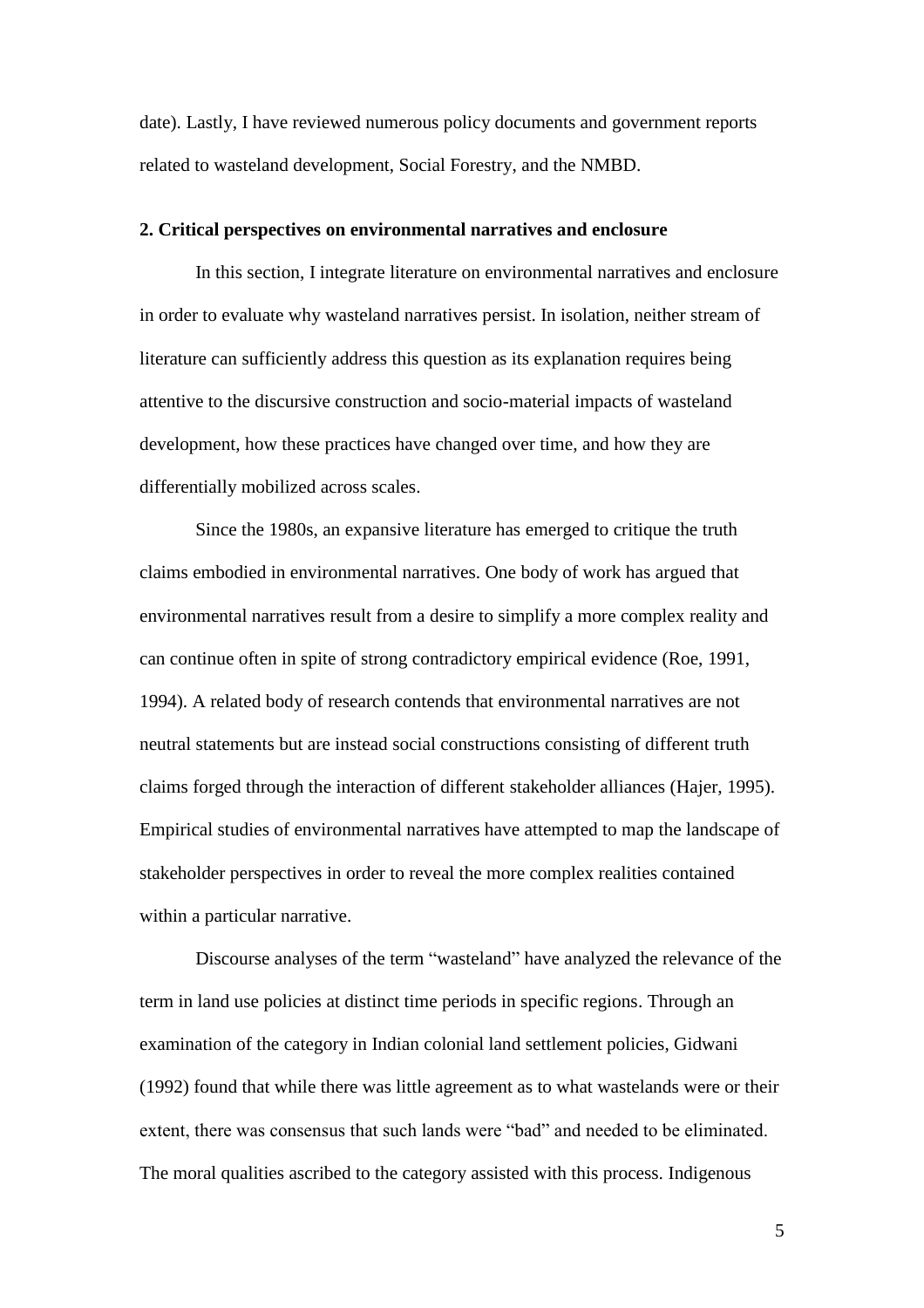communities were considered wasteful while colonial settlers were considered productive. In this regard, the connotation of the term afforded the land category a degree of ambiguity and political power.

Similar logics continue to infuse India's postcolonial land use policies regarding energy development (Ariza-Montobbio et al., 2010), industrialization (author, date), and urbanization (Gidwani and Reddy, 2011), amongst others. The political salience of the category is not unique to India and has been well documented elsewhere in developing and developed country contexts, often at particular historic moments or over distinct time periods (e.g. Ferguson, 2014, Harms and Baird, 2014, Harms, 2014, Baird, 2014, Yeh, 2009, Goldstein, 2013).

In tracing the origins of the term "wastelands", scholars have linked the term back to John Locke (e.g. Whitehead, 2010, Gidwani, 1992, Goldstein, 2013, Harms and Baird, 2014), who invoked the term to refer to any lands not privately owned (Locke, 2011 (1680)). Locke advocated for privatizing wastelands, contending that the returns of privately owned lands would far exceed those of lands "lying waste in common" (Ch. 5, Sec. 37). While this logic is grounded in economic, not environmental logic, it marked the beginning of the wasteland narrative: underperforming common lands with the potential to be improved and provide a societal benefit if enclosed.

While these studies illustrate the social construction of wastelands and the origins of the wasteland narrative, they do not explore why wasteland narratives persist. Hajer (1995) argues that environmental narratives function as metaphors for larger, more entrenched political debates. Extending this logic, Forsyth (2003) contends that environmental narratives act as epiphenomena through which these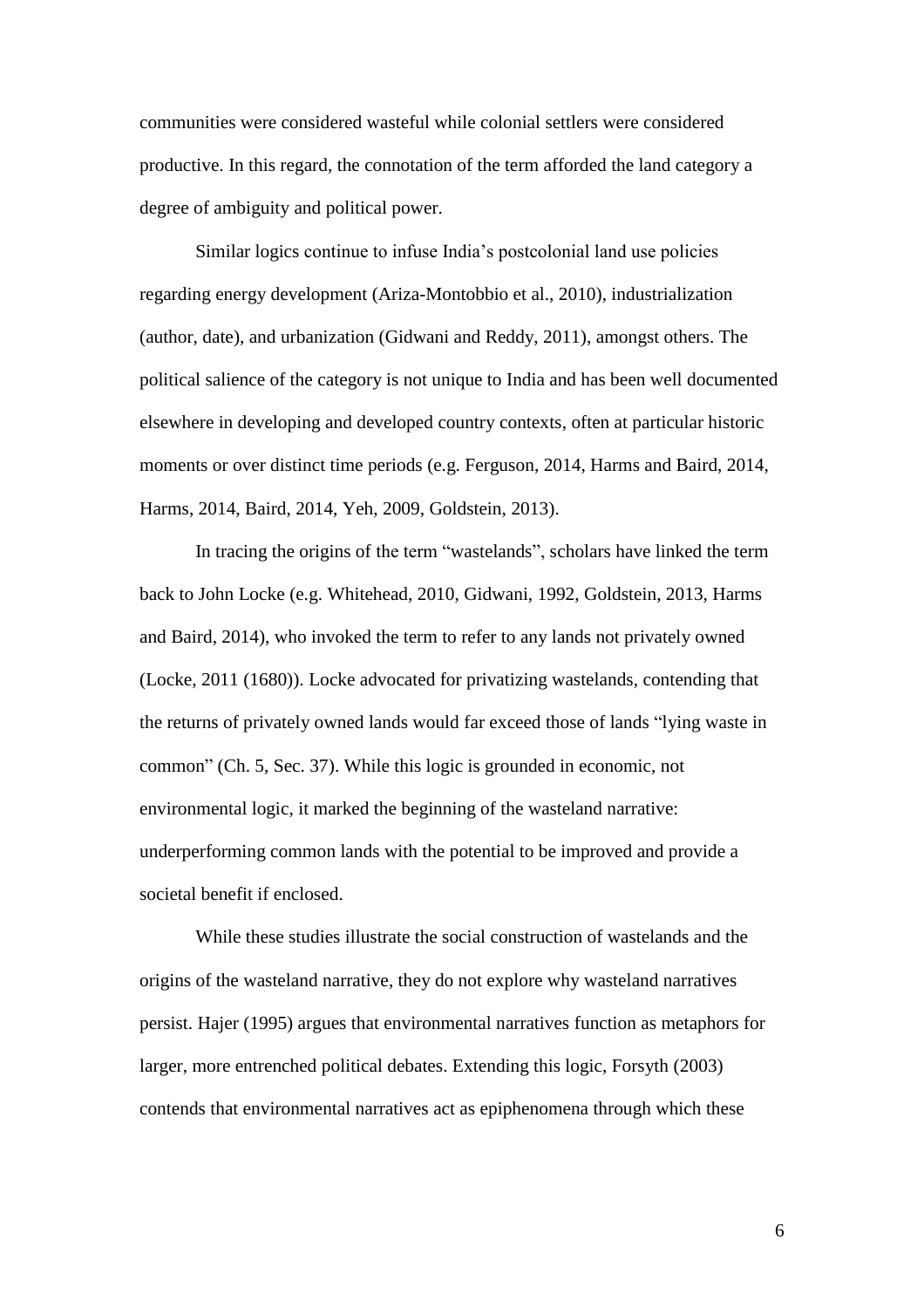entrenched debates are played out in new policy arenas. The task then becomes to unveil the unresolved debates embedded in narratives.

As result of the rise in private governance initiatives in extractive industries, Bridge and McManus (2000) argue that environmental narratives can function as a form of social regulation in order to facilitate stability in accumulation processes. Extending this logic, environmental narratives may (re)-emerge as crises of overaccumulation loom. Regarding wastelands, Gidwani (2008) claims that the category acts as a literal and figurative frontier for civil society, serving as a repository for society's discards yet posing both an opportunity and a threat to surplus accumulation. As such, wasteland narratives may (re)-emerge to help negotiate frontier boundaries.

While this work helps to hypothesize why narratives persist, it does not systematically investigate how such narratives are implemented or their sociomaterial impacts. In this regard, Goldstein (2013) links shifts in the perception of "wastes" to the enclosure debates of  $18<sup>th</sup>$  century England. Enclosure advocates came to understand this land category as "wasted commons" instead of "common wastes". This shift created a qualitatively new type of land, which he terms *terra economica*, lands capable of becoming but not yet capital. Hence, enclosure is a mechanism through which wasteland narratives are carried out.

Recent critical geography scholarship has argued that enclosure is both a discursive and material practice operating across a range of scales. Blomley (2007, 2014) notes that enclosure is depicted symbolically through maps, surveys, and laws but is also physically inscribed on the land using objects such as fences and hedges. Jeffrey et al (2012: 1248) assert that enclosure is spatially produced through a diverse assemblage of social and material activities characterized by "relations of stability and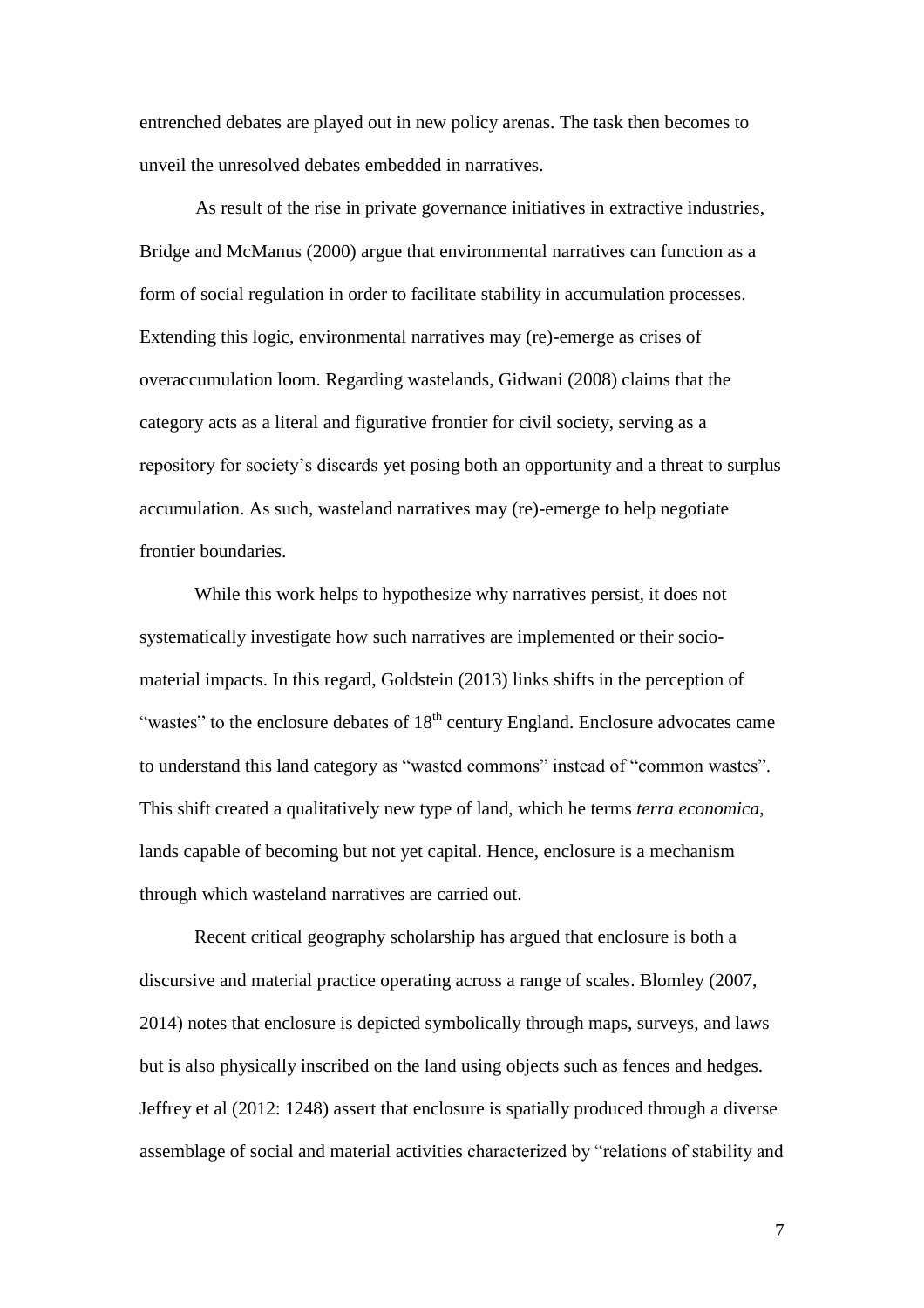flux, fixity, and movement". As a result, Vasudevan et al (2008: 1642) argue that enclosure operates "contingently, provisionally, and violently across a range of scales, sites, and networks" and must be examined in a multi-sited fashion to reveal these dynamics.

Hannah's (2000) concept of the "field of observation" helps to analyze how enclosure is discursively produced. Fields of observation are constructed through processes of *abstraction* and *assortment*, which refers to the calculative practices used to homogenize activities within a designated region so that they can be organized, compared, and contrasted. For example, Robbins (2001) reveals how remote sensing technologies can serve to enforce existing stakeholder perceptions of land use practices rather than to clarify debates over the causes and consequences of land use change. As such, classification techniques are not objective techniques but are instead political objects that help to determine what practices "count" (Demeritt, 2001), to render populations governable through acts of "state simplification" (Scott, 1998), and to sustain a need for expert knowledge and intervention (Li, 2007).

Despite calls to better spatialize the practice of enclosure and to study its political and material rationalities, to date, empirical studies have primarily focused on the political logics of enclosure (e.g. White et al., 2012, Peluso and Lund, 2011, Fairhead et al., 2012) and the extent to which enclosure produces "surplus populations" (e.g. Li, 2010, Li, 2011, Peters, 2013). With the exception of Blomley (2007), the material practices of enclosure are underexplored as are studies of how the socio-material impacts of enclosure vary according to the purpose for which lands are enclosed. Political geographers have emphasized the importance of studying the historic and spatial specificity of resource-related violence as different resources will be enmeshed within unique political struggles (Le Billon, 2001, Le Billon, 2008,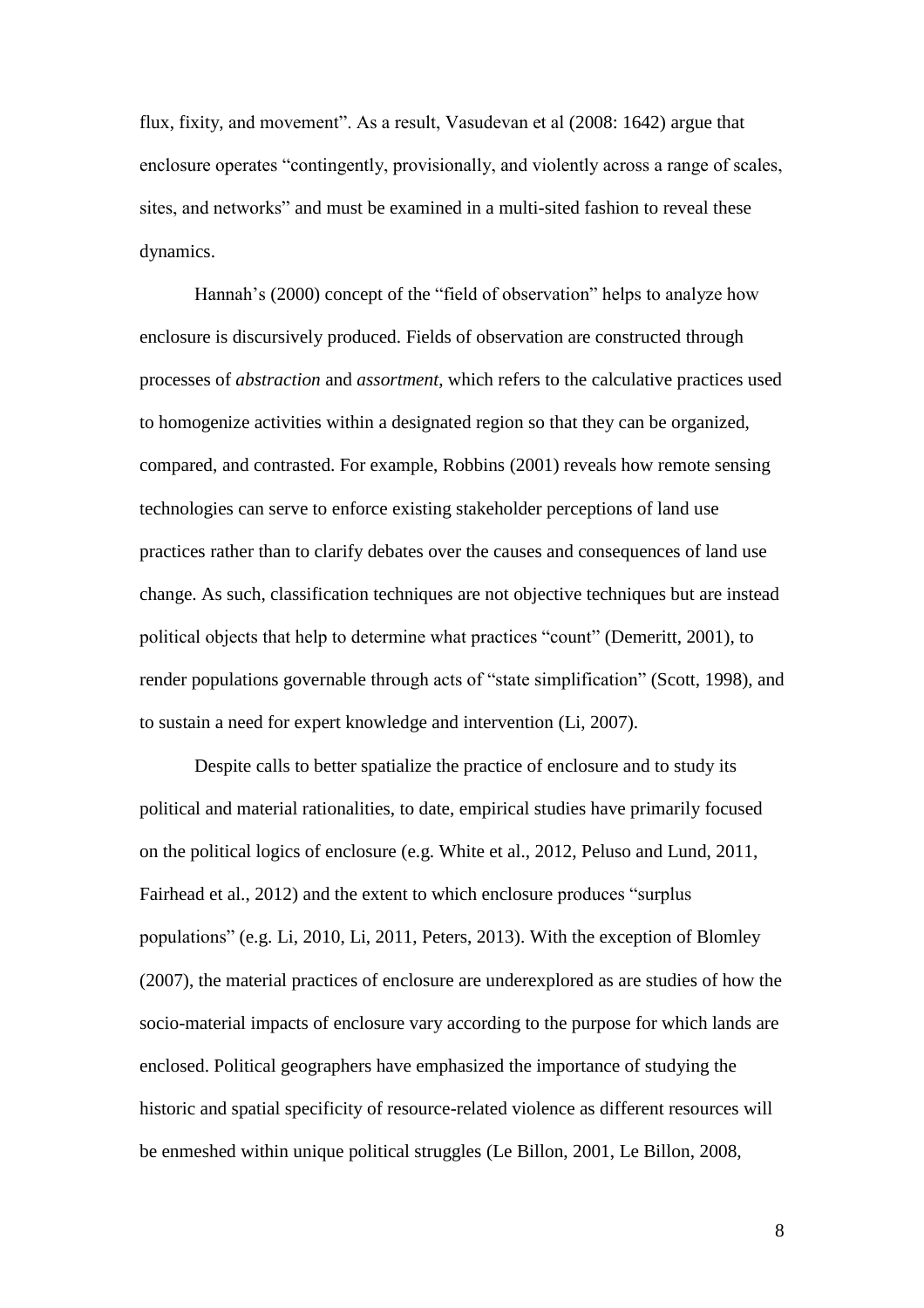Peluso and Vandergeest, 2011). By extension, as resources are embedded within distinct commodity chains, their development will forge specific humanenvironmental relationships. In other words, enclosures for energy will be distinct from enclosures for food.

By examining the role of energy in enclosures, this paper not only helps to advance critical scholarship on enclosure but also responds to recent calls for a (re) engagement between energy geography and social theory to better reveal how energy how energy mediates human-environment relations (Calvert, 2015) and shapes the production of space through everyday practices of production and consumption (Huber, 2015). As I will demonstrate, analyzing energy development as a distinct improvement project not only helps to better explain why wasteland narratives persist but also helps to advance understandings of the specific socio-material impacts of enclosure projects.

## **3. Wasteland narratives and "improvement" logics**

Wastelands have existed as a revenue category in India since pre-colonial times (Gadgil and Guha, 1992). However, in line with global shifts towards ecological modernization in the 1970s, the GOI established a National Commission on Agriculture (NCA) to develop strategies for improving the productivity of the country's resource base (GOI, 1976a). Social Forestry was introduced as part of these efforts. The NCA recommended transforming India's forests into "production forests", plantations of high value timber products. According to the GOI, this strategy would not only secure household energy supplies but would also create new jobs for rural communities through the establishment of tree plantations.

Social Forestry was not unique to India. At the same time, the international development community was promoting community forestry projects as an effort to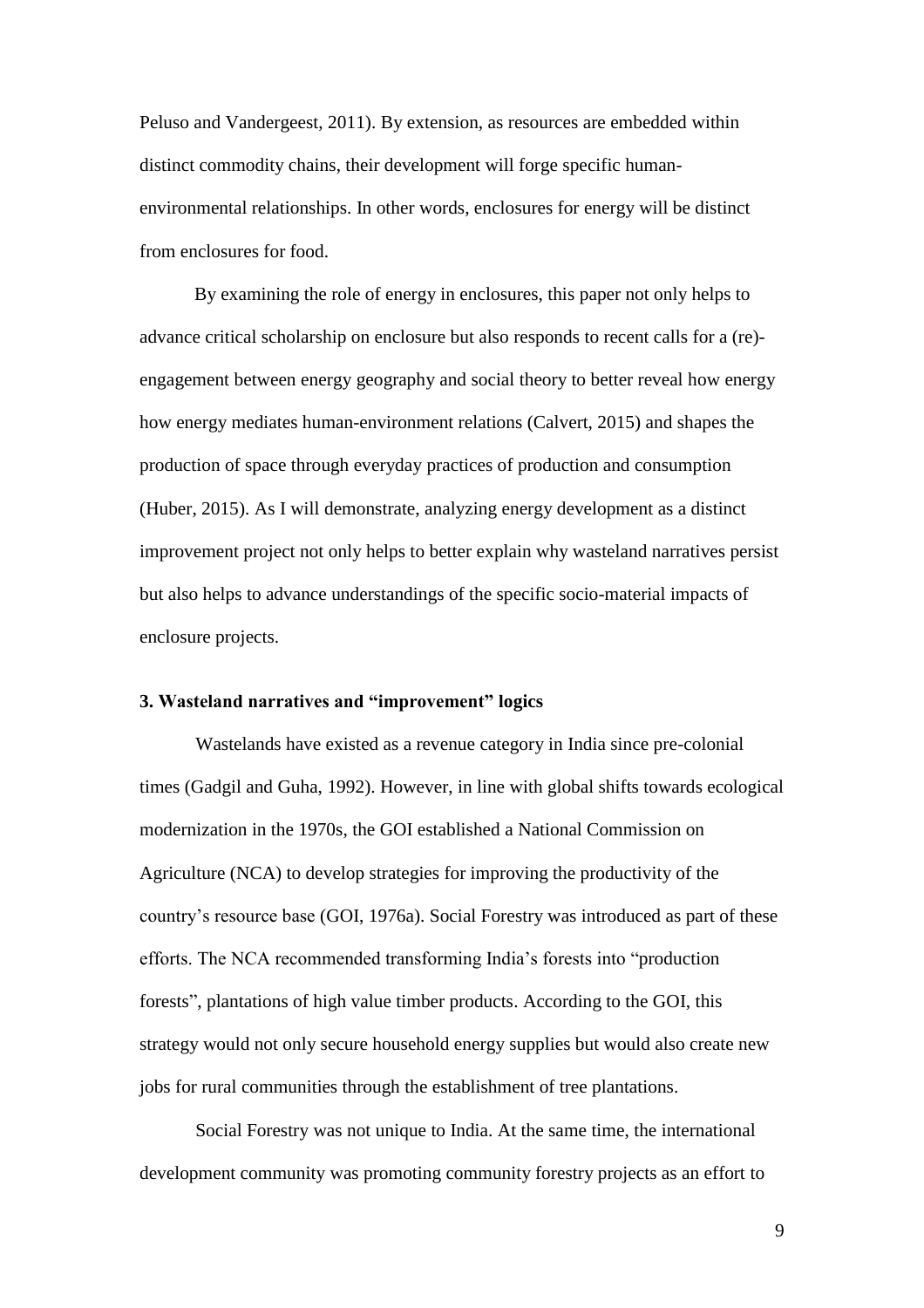address the "other" energy crisis of the 1970s, the projected shortage in rural fuelwood supplies in developing countries (Eckholm, 1975). Concerned that fuelwood shortages could accelerate rural-urban migration, the GOI also implemented Social Forestry as a method for curbing urban influxes.

In practice, Social Forestry in India and community forestry projects throughout the world have been criticized for their regressive effects. Leach and Mearns (1989) argued that conceptualizing the fuelwood "crisis" as a supply shortage overlooked the broader economic and political processes facilitating deforestation. Further, many of the tree species promoted under these projects, such as eucalyptus and teak, were better suited as feedstocks for emerging pulp and paper industries rather than as household fuelwood (Agarwal, 1986). These disconnects motivated community protests including the famed *Chipko* movement in India whereby rural female villagers created human chains around trees in order to protest deforestation (*ibid*).

Demonstrating Roe's (1991) assertion that environmental narratives often continue in spite of contradictory evidence, wasteland development in India rapidly expanded throughout the 1980s and 1990s. During this time, the project was formally institutionalized and the wasteland narrative motivating policies expanded to include environmental and ecological dimensions. In his inaugural address to the nation in 1985, Prime Minister Rajiv Gandhi expressed concern that India was facing a major ecological and socio-economic crisis due to continued deforestation and rural poverty in the country (GOI, 1989). To address these dual crises, Gandhi established the National Wasteland Development Board (NWDB) in 1985 to increase the establishment of fuelwood and fodder plantations on wastelands (Chowdhry, 1989).

According to various government reviews, wasteland development projects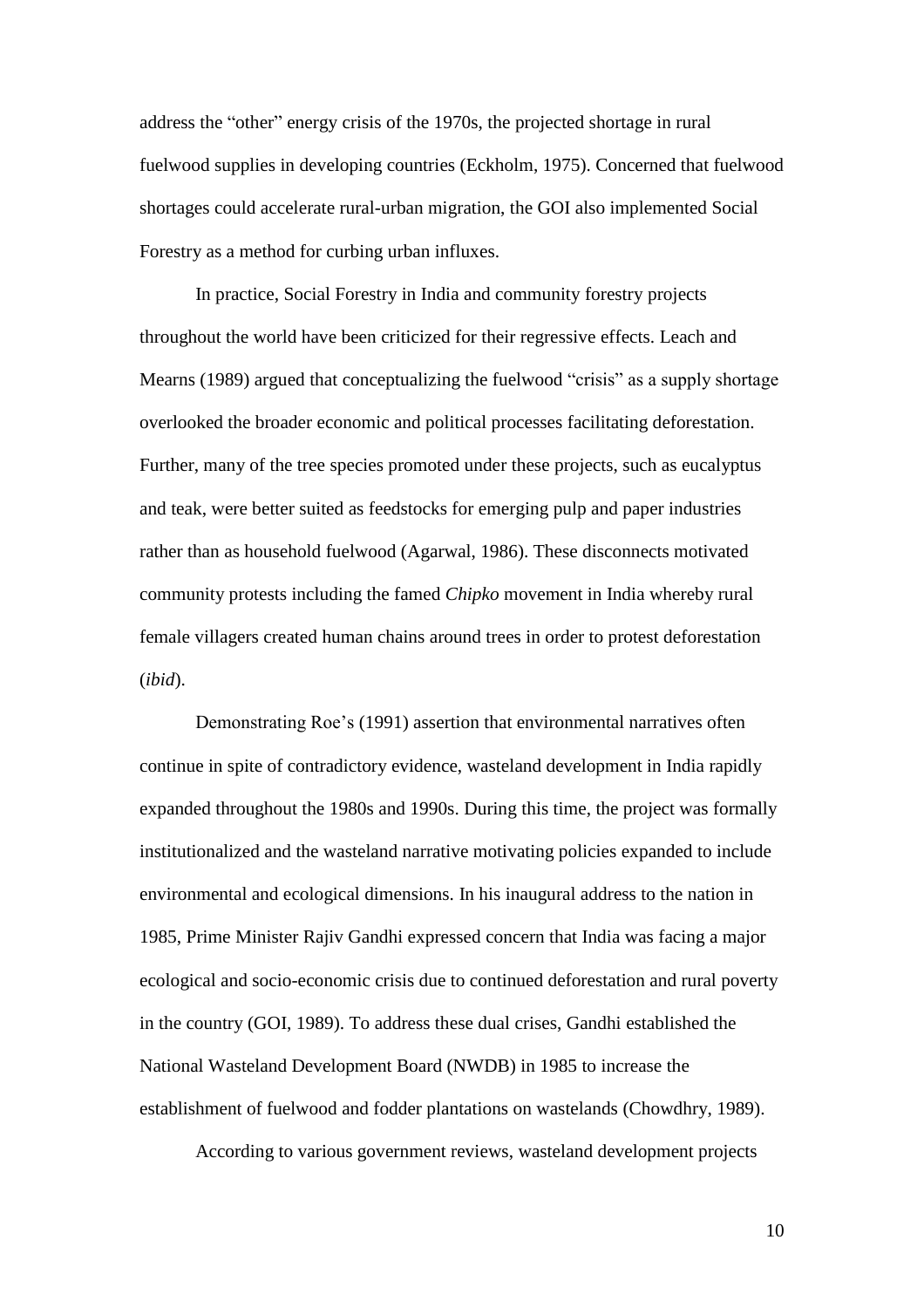failed to achieve their goals throughout the 1970s and 1980s. One review characterized the performance of previous wasteland development policies as "dismal" (GOI, 1994b: i) while another claimed that over Rs. 5,000 crore per year (\$92 million) was being spent on wasteland development with few results (GOI, 1995). In response, India began treating wastelands on a watershed basis in the 1990s (GOI, 1994b). Although watershed development did not have a specific focus on energy production, the program is significant because it represented a spatial reorganization of wasteland development. Instead of treating isolated patches of degraded lands alongside roads, fields, and canals, land degradation was now addressed throughout an entire watershed from "ridge to valley".

The National Mission on Biodiesel (NMBD), begun in 2003, is the most recent iteration of wasteland development and continues many of the same themes established since Social Forestry. By developing a domestic biofuels industry to reduce fossil fuel imports, the project aims to address the combined challenges of land degradation, energy security, and rural poverty by establishing Jatropha plantations on wastelands (GOI, 2003). Extending the environmental rationale of wasteland development, the NMBD categorizes Jatropha biodiesel as an "environmentally superior" fuel that will help the country mitigate climate change and improve human health by displacing fossil fuel usage. According to the GOI's estimates, employment generated by creating a Jatropha industry would allow 550,000 rural families to escape poverty over the lifetime of the projects (*ibid*).

Key themes emerge from this policy history. First, wasteland development is consistently presented as a "pro-poor" initiative with the ability to reduce rural poverty through job creation. Relatedly, projects are also characterized as "proenvironment" because of their potential to improve resource management and in the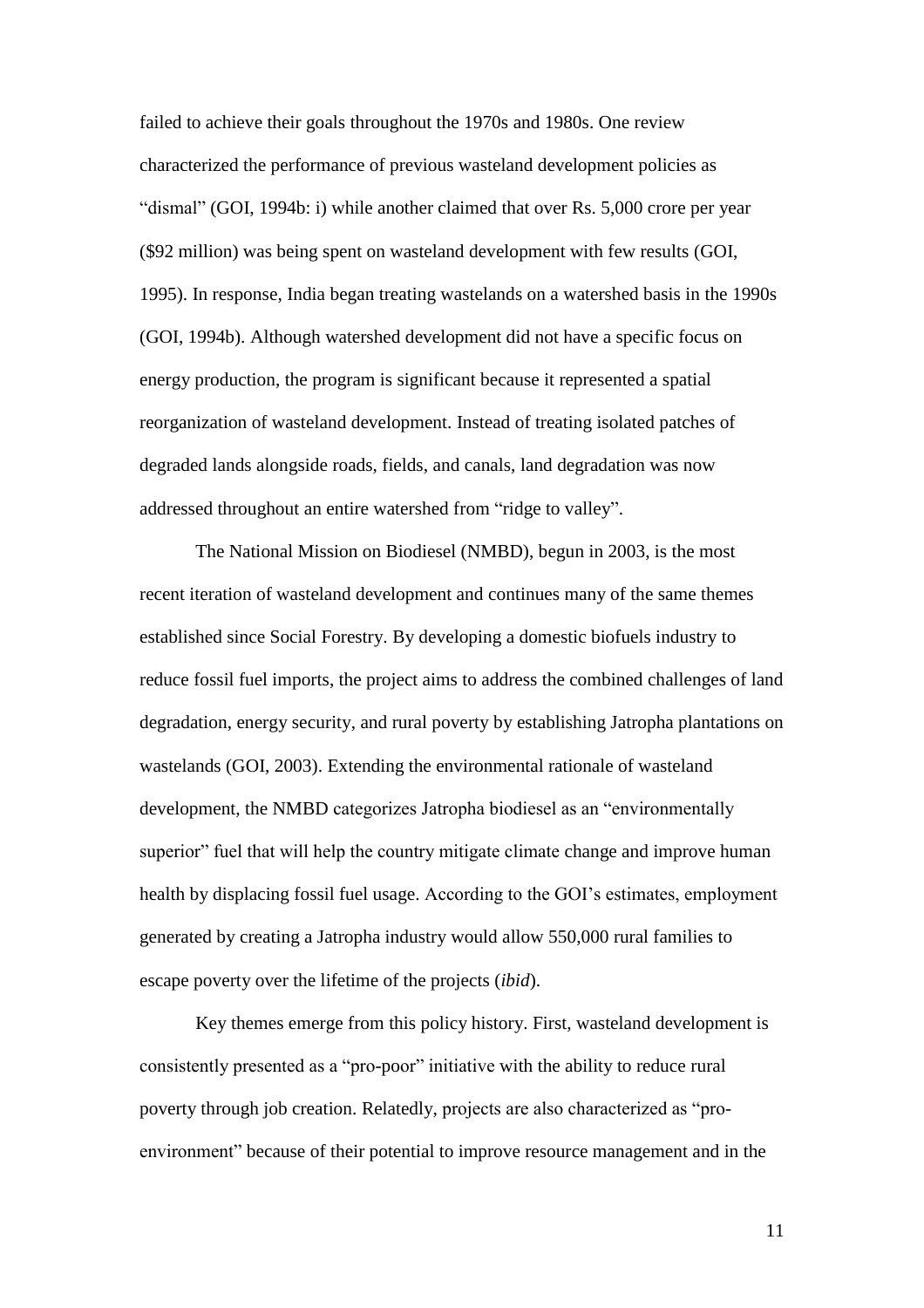instance of biofuels, mitigate climate change. Yet, wasteland development has failed to achieve its goals necessitating further rounds of wasteland development. With the exception of the NMBD, which makes no reference to previous wasteland development policies, new rounds of wasteland development have been justified on the basis that past projects have not adequately defined and classified wastelands, that government ministries have not sufficiently coordinated efforts or made use of best available technologies to arrest land degradation. This reasoning does not question the logic of the wasteland narrative underlying the projects. Further, it does not discern who benefits from wasteland "improvement", a task I turn to in the next section through a comparison of the socio-material impacts of Prosopis and Jatropha promotion in rural Tamil Nadu.

## **4. Inscribing wastelands: energy dispossessions**

Blomley (2007) draws attention to the overlooked role that material objects – specifically hedges -- have played in creating private property arguing that hedges are "powerful machine[s] of enclosure" (5) functioning as both physical barriers and symbolic representations of property. Yet, their materiality has made hedges sites of political struggles for those opposed to enclosure. As a result, hedges have often played contradictory roles in making private property.

This section will demonstrate that tree plantations serve to alter property relations in similarly contentious ways by acting as living fences and as symbols of "modern" energy and industrialization visions. However, unlike hedges, promises of jobs and usufruct rights have accompanied the introduction of tree plantations, which act to enroll rather than outright exclude rural land users from property transformations. Development scholars have long argued that tree plantations can deliver benefits to the rural poor by serving as a form of savings (Chambers and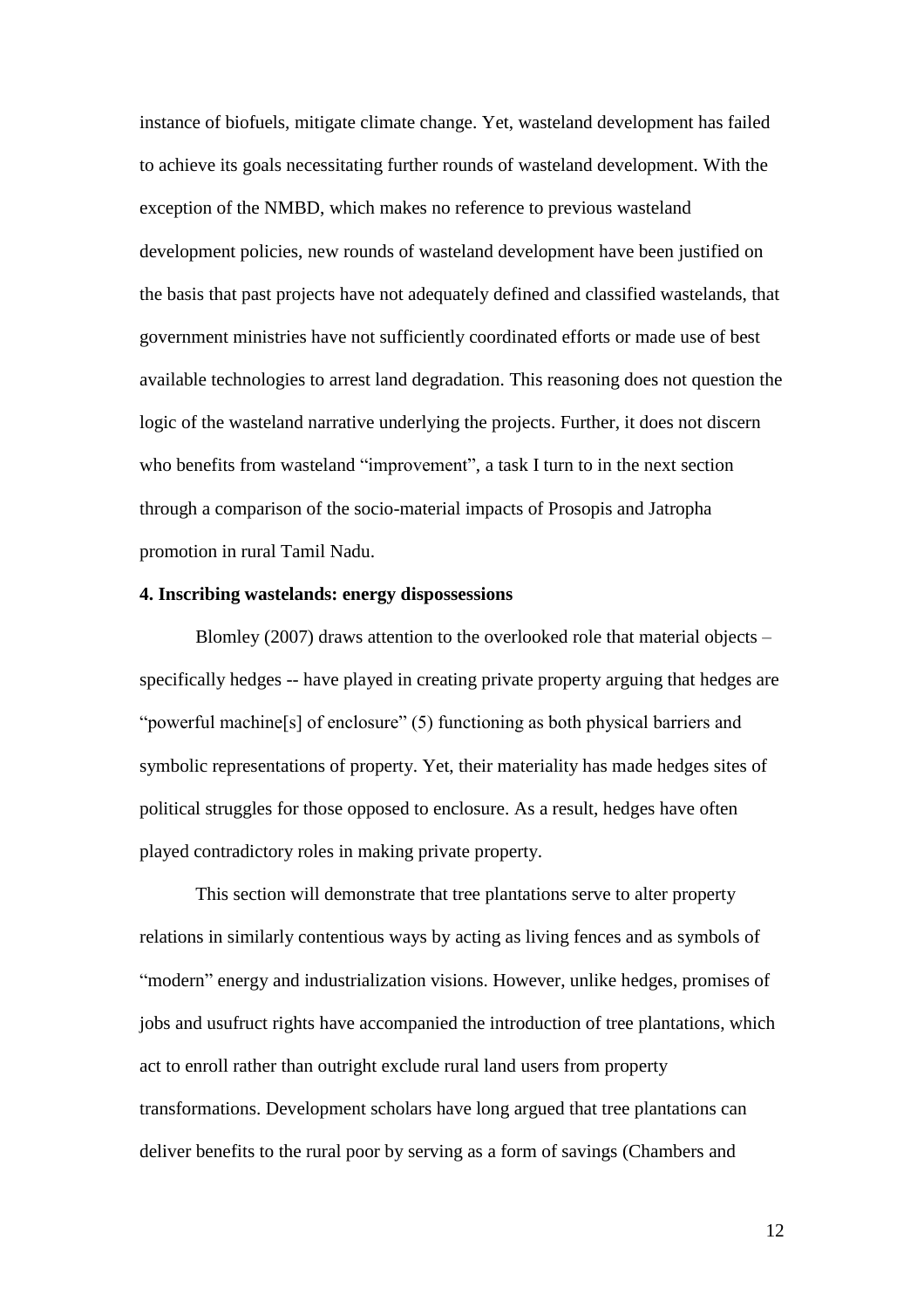Leach, 1989) but that beneficiaries of tree plantations will be determined by the complex interaction of gender, property rights, and power (Rocheleau and Edmunds, 1997). Further, tree plantations can be viewed as a variant of Peluso and Vandergeest's (2011) "political forests" by forging new property relations and erasing existing claims. As the proceeding comparison of Prosopis and Jatropha will reveal, the materiality of trees also plays a significant role in these processes because the specific energy services and jobs provided by tree energy plantations will influence the distribution of benefits, migration patterns, and efforts to resist enclosure through tree plantations.

Prosopis (*Prosopis juliflora*) was the archetypical tree of Social Forestry.<sup>1</sup> Quick growing, high in calorific content, and able to thrive in arid environments, the Forest Department tasked forest guards throughout the country with spreading Prosopis seeds on their daily transect walks. Various farmers and government officials I interviewed throughout Tamil Nadu told stories of forest guards also taking to the sky in helicopters to spread the seeds more quickly.

Forest officials did not anticipate just how well the tree would take to India's arid environments. It is now considered an invasive species because it colonizes and transforms landscapes. It spreads as goats graze on the pods of young trees. Once established, the tree is challenging to uproot without machinery because of its deep taproot and the sharp thorns on its trunk. Prosopis has been considered an inferior fuelwood by Rajasthani agriculturalists (Robbins, 2001) and a menace by Guajarati land owners because of the expense of keeping the tree at bay (Gidwani, 2008). Yet landless households have benefited from access to free fuelwood and employment opportunities provided by harvesting the tree. It has nearly erased the fuelwood crisis

 1 Prosopis was initially introduced in India in the 1950s. However, it was rapidly spread through the country during Social Forestry.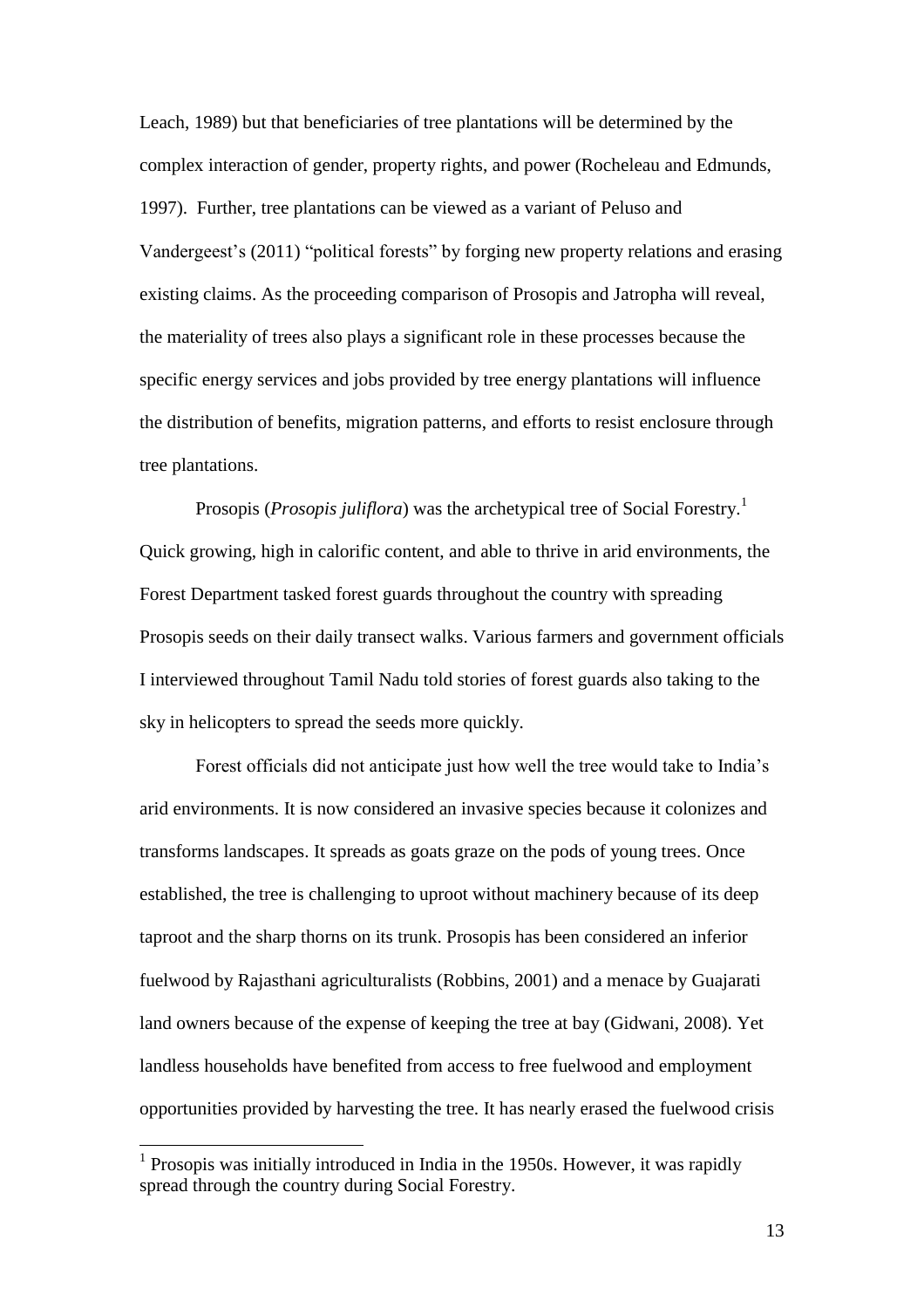in Guajarat by providing a steady supply to landless households who no longer have seek permission to gather wood from landowners (Gidwani, 2008).

Elsewhere I have documented a more robust yet similarly irksome Prosopis economy in rural Tamil Nadu (author, date). Coppicing the tree (cutting but not uprooting) provides about nine months of steady employment to cutting crews comprised largely of landless laborers who move across the landscape on three-year cycles, the time needed for Prosopis to regrow. Prosopis serves as a fuelwood for households and industry – mainly brick manufacturers and paper mills – and as a feedstock for energy production – for decades, charcoal but in recent years, electricity because of the construction of biomass power plants in the region.

Perceptions of Prosopis in Tamil Nadu echo those captured by Robbins and Gidwani in Rajasthan and Gujarat (author, date). Landowners deem it a menace because once it invades, it is hard to uproot motivating some farmers to abandon their lands. Shepherds avoid stands of Prosopis as the thorns on the tree's trunk threaten the gums of animals. Importantly, landowners and landless communities do not consider Prosopis lands to be wastelands (author, date). Instead, they claim the land could again be used for agriculture if the Prosopis were removed, a claim supported by studies of the soil restoration properties of Prosopis (Jambulingam and Fernandes, 1986).

Despite the energy services and employment provided by Prosopis, the GOI currently considers Prosopis lands to be wastelands. Numerous government officials and biofuel company representatives characterized Prosopis as a "backward" form of energy that was in steady decline (author, date). $^{2}$  In recent years, the Tamil Nadu

 $\overline{\phantom{a}}$ 

 $2$  Out of nearly 100 interviews, only one government official acknowledged the significance of Prosopis to rural livelihoods in Tamil Nadu.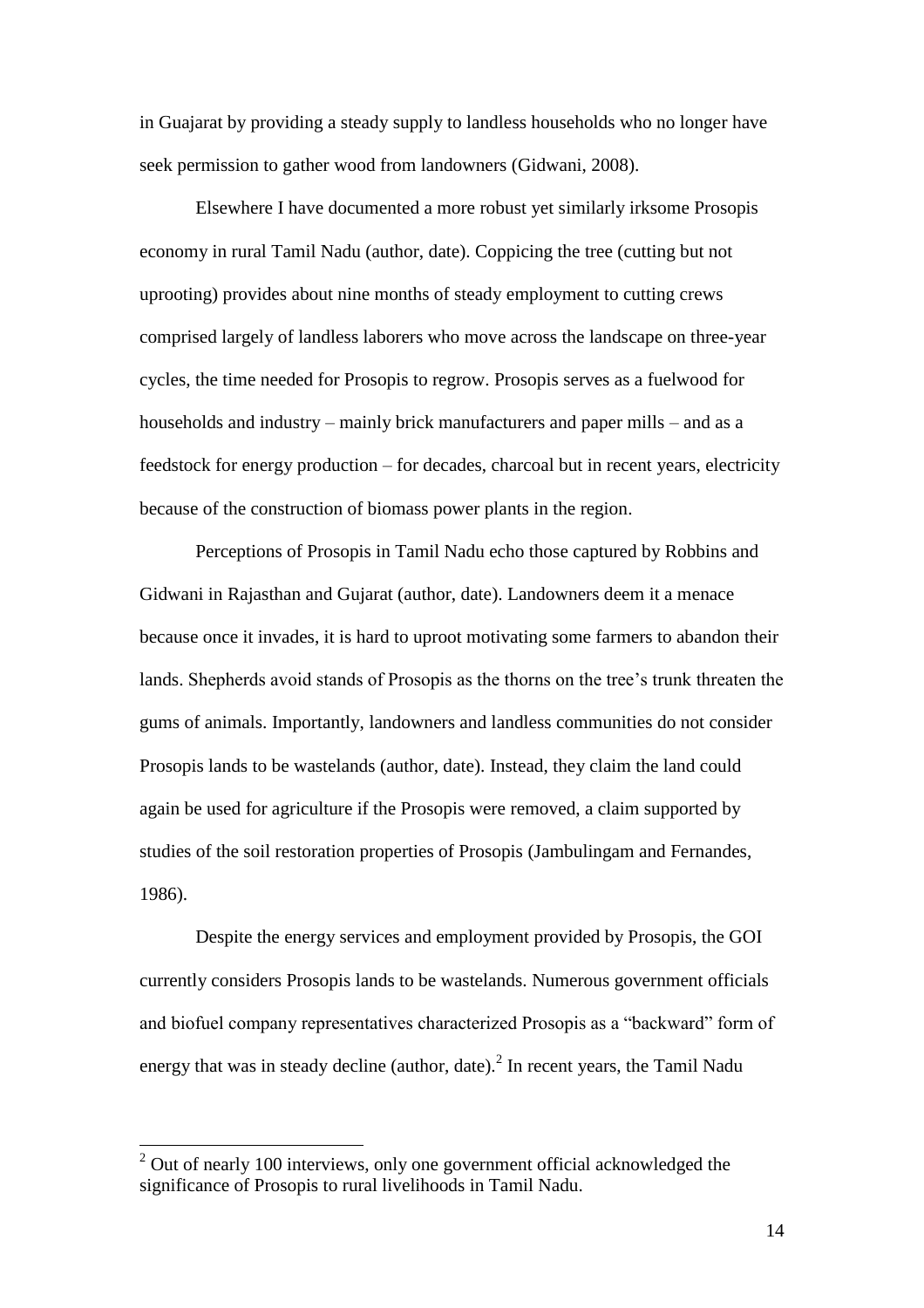government has provided subsidies to help clear Prosopis from the land but only industries seeking to establish Jatropha plantations have qualified for such assistance.<sup>3</sup>

Although also able to grow in arid environments, Jatropha (*Jatropha curcas*) is a stark contrast to Prosopis. Jatropha wood has a lower energy content and a higher moisture content than Prosopis making it less suitable as a fuelwood (Bailis and McCarthy, 2011). The trees mature in about 4 years without fertilizers or irrigation and around 2-3 years if fertilized and irrigated (Almeida et al., 2011). Oil from the seeds is used to manufacture biodiesel, a liquid transportation fuel that is primarily demanded in urban areas. Biomass by-products from Jatropha biodiesel manufacturing can, in theory, be dried and used as substitutes for Prosopis. In a study comparing the energy provided by Prosopis and Jatropha in rural Tamil Nadu, we found that Prosopis currently provides a greater quantity of energy and a larger number of services to a broader range of consumers than would Jatropha (author date). Thus, the ability of Jatropha to substitute for Prosopis is doubtful as neither the quantity of energy or types of services provided by Jatropha meet those currently provided by Prosopis.

Agriculturalists in rural Tamil Nadu were skeptical of Jatropha for economic and material reasons. Labor is mainly needed to establish a Jatropha plantation and is only required periodically at harvest time once the trees mature (GOI, 2003). Day laborers I met throughout rural Tamil Nadu were concerned that they would no longer be able to obtain other agricultural work if they took a job on a Jatropha plantation. They would lose their place in the queue for general agricultural day labor, a position they were unwilling to relinquish. Regarding material concerns, Jatropha seeds are poisonous and as a result, children and animals are kept away from the trees. Thus,

<sup>&</sup>lt;sup>3</sup> Interview with Virudunagar District Business Development Office clerks, 23 September 2010.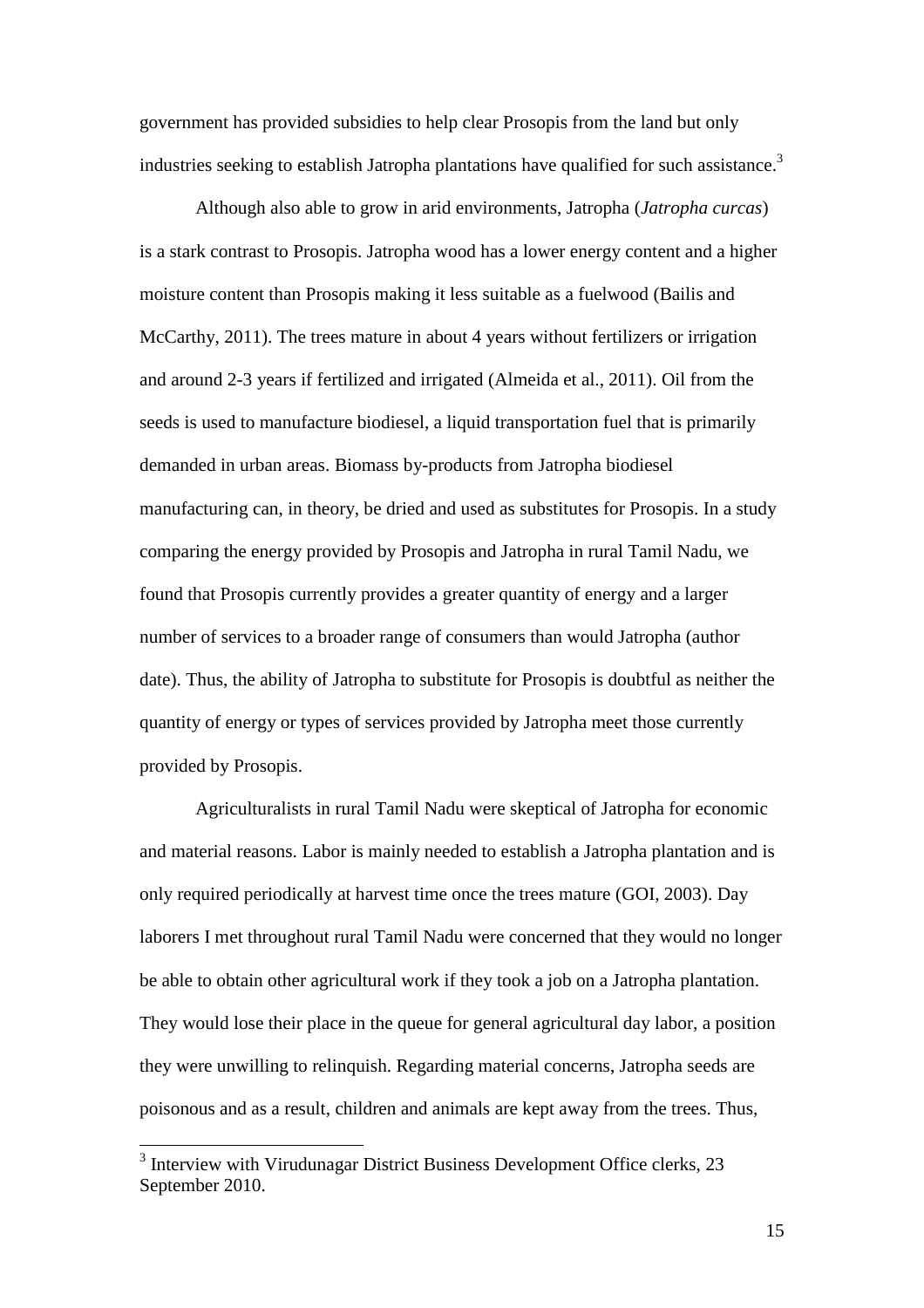similar to the thorns of Prosopis, the toxicity of Jatropha also helps to dispossess land users.

While Jatropha projects were largely stalled in Tamil Nadu (and throughout India) at the time of my extended fieldwork in 2010-11, the first harvest of the Jatropha plantation I visited in 2009 was underway when I revisited in January 2011. It would take about two weeks to harvest the 400-acre plantation using manual labor and workers were three days in during my visit. The harvesters were all women over 50 years old who were no longer fit for other agricultural day labor. Jatropha harvesting was easier for these women because the trees stood at eye level and seeds could be picked standing up, far better than a day's work bent over in a rice paddy. In this sense, Jatropha delivered new jobs for laborers expended by industrial agriculture. However, I found that Jatropha provided about 2 jobs per hectare compared to Prosopis' 14 (author, date). Thus, in addition to reducing the amount of energy circulating in rural Tamil Nadu, Jatropha also reduces the aggregate number of jobs available throughout the region. Prosopis laborers are therefore at risk of becoming both a "surplus population" (Li, 2011) because their skills are unsuitable for the information technology companies rapidly spreading into the region and an "invisible population" because the government does not acknowledge the Prosopis economy in its biofuel policy documents or wasteland assessments (author date).

Traveling 100 km west to the second Jatropha plantation I studied in Tamil Nadu, land brokers and village government officials played key roles in facilitating energy dispossessions by accumulating Prosopis "wastelands" into a contiguous 800 acre block (author date). Brokers working on behalf of a north Indian biofuel company initially purchased wastelands from farmers but soon bypassed farmers all together and bribed village land record officials to re-register contiguous parcels in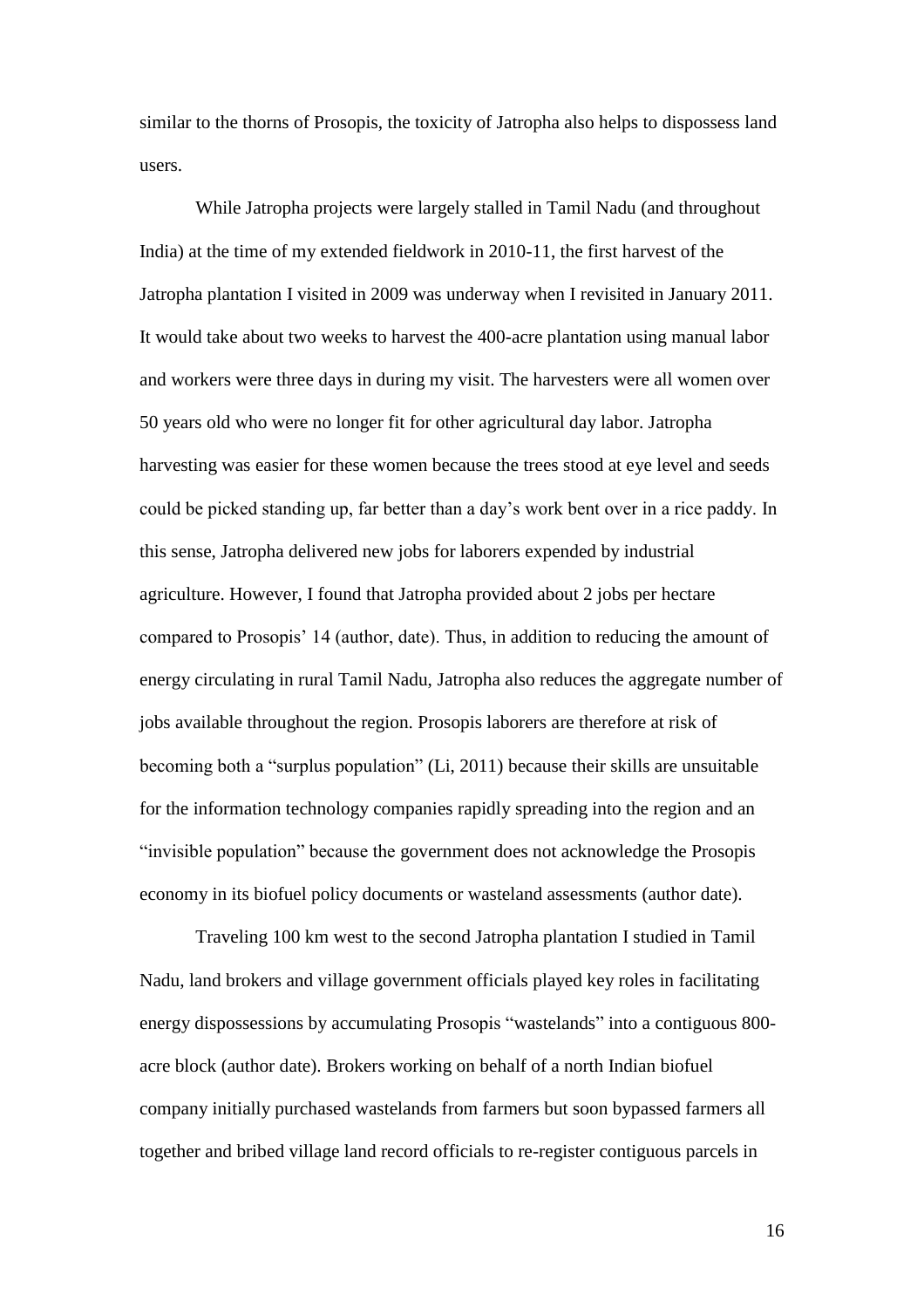the broker's names. Farmers were still finding out whether their plots had been reregistered at the time I left the field in March 2011. Farmers in this region had not been actively farming the land in recent years due to increased seasonal migration related in part to a prolonged drought in the region. Many farmers simply were not there when the land transfers took place or to observe when the biofuel company planted Jatropha on about half of the acquired lands. Impacted farmers who were in the region had difficulties getting help as local police and government officials were unwilling to intervene.

These practices illustrate the "dirty" side of enclosing wastelands to produce *terra economica* by revealing how the materiality of energy has resulted in energy dispossessions. The incommensurate energy services provided by different tree energy plantations coupled with the thorns of Prosopis and the poisonous seeds of Jatropha have functioned to restrict access to common lands as well as to weaken rural energy security. Mediating these changes are the GOI's shifting notions of "improvement". In this specific instance, the same (waste)-lands have been reimagined and re-inscribed with "modern" Jatropha energy plantations, a transformation that dispossesses "backward" Prosopis users. The remaining sections of the paper analyze the discursive practices enabling energy dispossessions.

## **6. Shaping** *Terra Economica***: Wasteland economies of scale**

Since the introduction of Social Forestry, the GOI has steadily increased targets for wasteland development so that land degradation could be addressed in contiguous blocks rather than in isolated patches. Corresponding with these increases in the scale of wasteland development have been calls to attract private sector participation. In this regard, the GOI has facilitated the creation of wasteland economies of scale so that "improvement" would be profitable for private industry.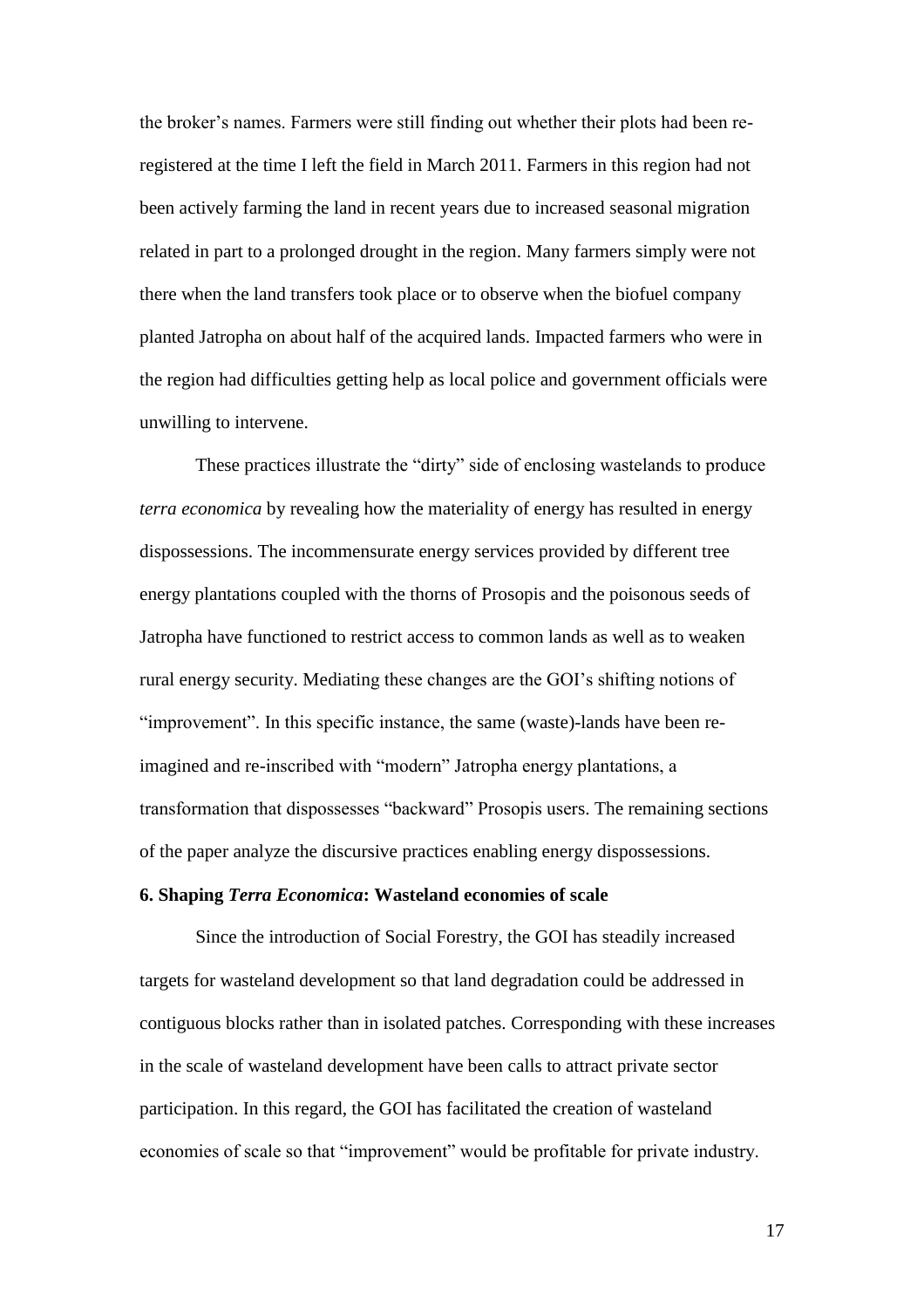Under Social Forestry, industry was viewed as a key partner for establishing production forests. To encourage industry participation, the GOI called for creating an agricultural development bank to provide access to credit for rural industries (Government of India, 1976c). The National Bank for Agriculture and Development was founded in 1981 as result of these efforts. While Social Forestry did not set specific wasteland development targets, a key motive was to alleviate pressures on production forests by restricting community usage of forests. As such, the NCA recommended establishing social forests on "lands not put to any productive use" outside of forest bounds (GOI, 1976b: 122). This included village wastelands, lands alongside roads, canals, and railways and the perimeters of farms.

In response to remote sensing estimates that forest cover in India had decreased by 1.3 Mha per year throughout the 1970s and 1980s, in 1985, Prime Minister Gandhi established a target of bringing 5 Mha of wastelands per year under fuelwood and fodder plantations (NWDB, 1986). According to one estimate, achieving this target would require planting over 16,000 trees in each village per year (Saigal, 2011).

Arguing that past wasteland development efforts attempted to treat land degradation in "isolated patches" (GOI, 1994b), watershed development advocated treating land degradation in designated blocks. When initially introduced in 1994, planners targeted watersheds of 500-1,000 ha but this was increased to 1,000-5,000 ha blocks in 2008 (GOI, 1994a, 2008). Treating land degradation in contiguous blocks instead of isolated patches, the GOI alleged, would create a "farmer-industry nexus" that would allow industry to meet its raw material demands and reduce incidences of "poor resource management" and poverty in rural communities (GOI, 1995).

As has been previously discussed, the GOI further extended the scale of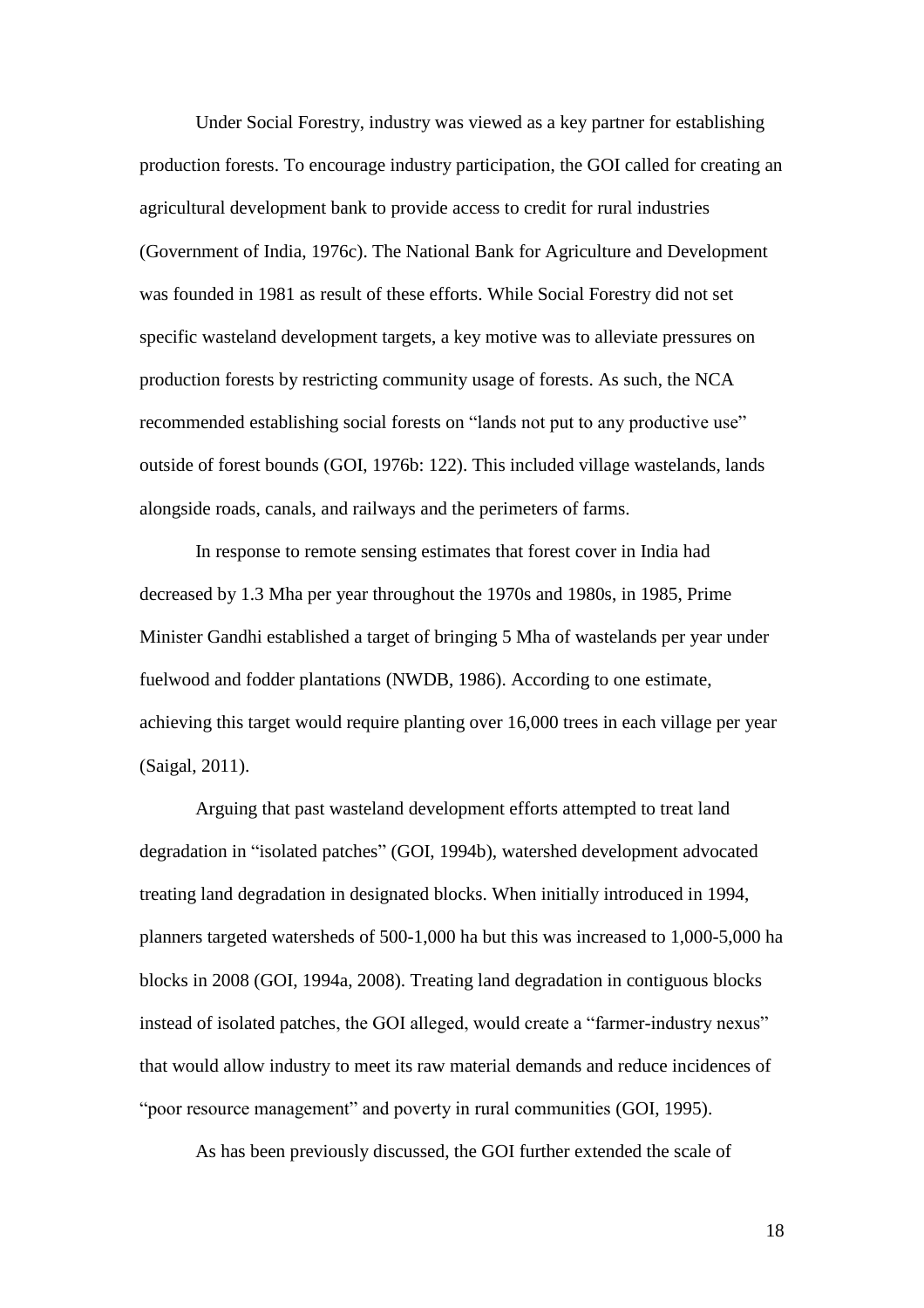wasteland development through the NMBD by setting a target of establishing Jatropha plantations on 17.4 Mha of wastelands. To help achieve these targets, the GOI has implemented various support mechanisms over this time period with the goal of attracting private industry participation in wasteland development. Granting long term leases of wastelands to private industries for up to 100 years has been one of the longest ongoing support schemes (GOI, 2009). As part of wider agrarian reform efforts initiated after Independence in 1948, the GOI also started granting 1-2 ha plots wastelands to landless communities (GOI, 2009).

The NMBD has also expanded the types of support provided to industry to establish Jatropha plantations. In addition to continuing land concession schemes, the NMBD has also provided subsidies to assist with the costs of land clearance (i.e. removing Prosopis from wastelands), planting materials, and labor (GOI, 2003). Additionally, the GOI provided access to government loans to help with technology development and biodiesel manufacturing costs. Lastly, the GOI called for establishing public-private partnerships to attract industry participation in all phases of Jatropha production from research and development through to end use consumption. All of these efforts were undertaken in order to establish a foundation for a "clean and green", energy secure, and employment generating India (GOI, 2003). The next section examines how the GOI has made space for energy provision through an analysis of wasteland definition and classification procedures.

# **5. Constructing a "field of observation": making space for energy**

This section analyses the processes of *abstraction* and *assortment* the GOI has used to construct a "field of observation" for wastelands (Hannah, 2000). *Abstraction* has involved defining and estimating wastelands, processes that have privileged economic and biophysical dimensions of land use over its social significance while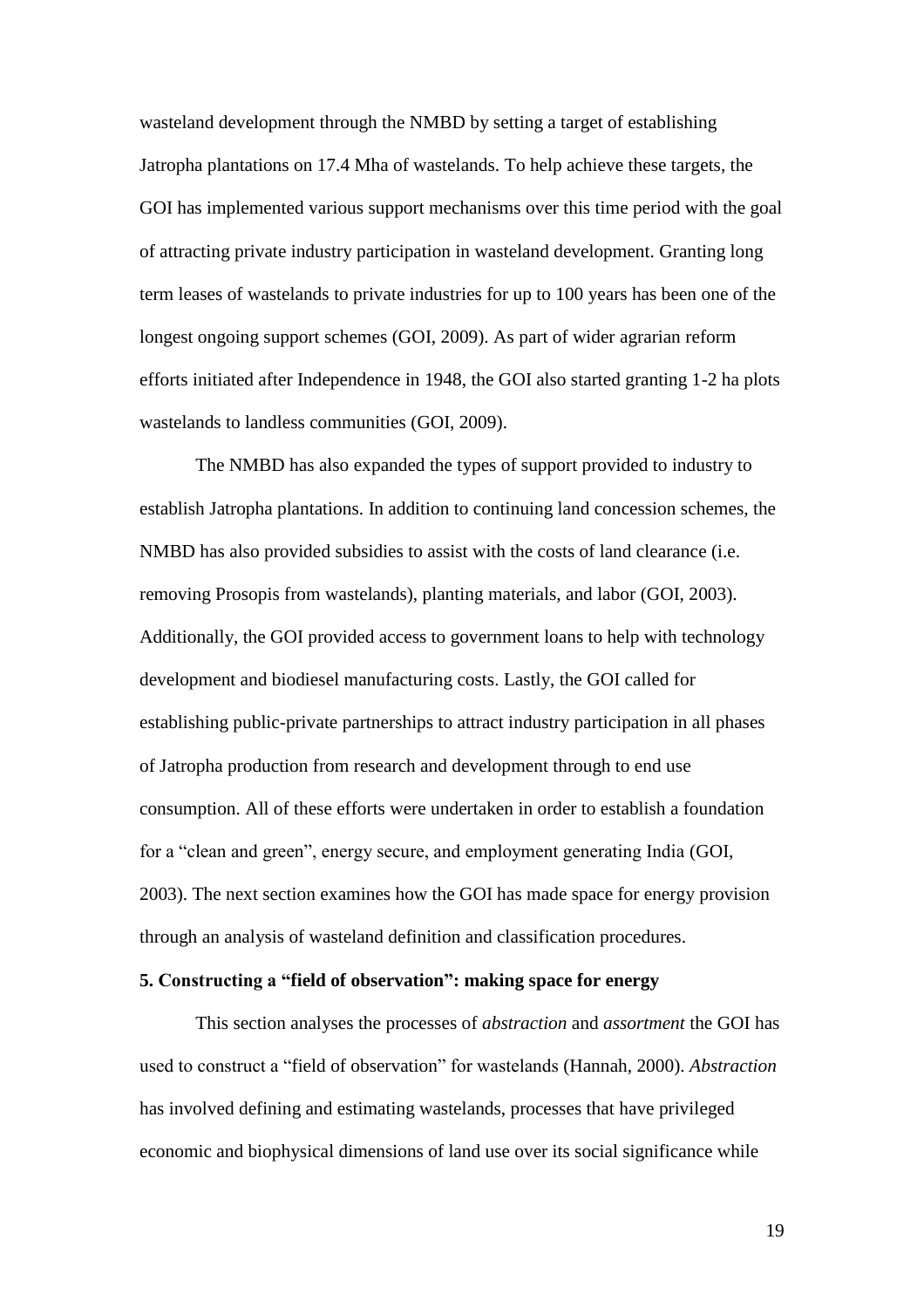*assortment* has entailed collapsing wastelands into different categories in an attempt to identify lands most capable of being improved. Yet, the GOI's "field of observation" stops at the district level obscuring land use activities – most notably the Prosopis economy -- occurring at the village scale.

#### Wasteland definitions

Calls to better define and classify wastelands have accompanied successive rounds of wasteland development policies. The objective of these efforts, according to one review of wasteland development policies, was to develop a consistent approach across government ministries regarding the causes and consequences of land degradation, which would in turn help build a uniform database of wasteland locations (Eswaran, 2001). The National Wastelands Development Board (NWDB) first undertook the process in the 1980s. Asserting that land degradation is simultaneously an ecological and economic process, the NWDB proposed the following definition:

Wastelands refer to degraded lands which can be brought under vegetative cover with reasonable effort and which are currently lying under-utilized, and land which is deteriorating for lack of appropriate water and soil management or on account of natural causes. (NWDB, undated)

Further, the NWDB commissioned the National Remote Sensing Agency (NRSA) to produce a *Wastelands Atlas of India*, a remote sensing estimate of wastelands. While the NRSA did not propose its own definition of wastelands, the agency hypothesized about the causes of wasteland creation -- population growth and resource degradation -- in the introductions to the four versions of the *Atlas* that have been compiled between 1986-2010:

Due to increasing population pressure, there is an excessive demand of land for both agricultural and non-agricultural uses. This has resulted in creation of vast stretches of wastelands such as degraded land, soil salinity, waterlogging, desertification, soil erosion etc., and the decrease in per capita cultivable land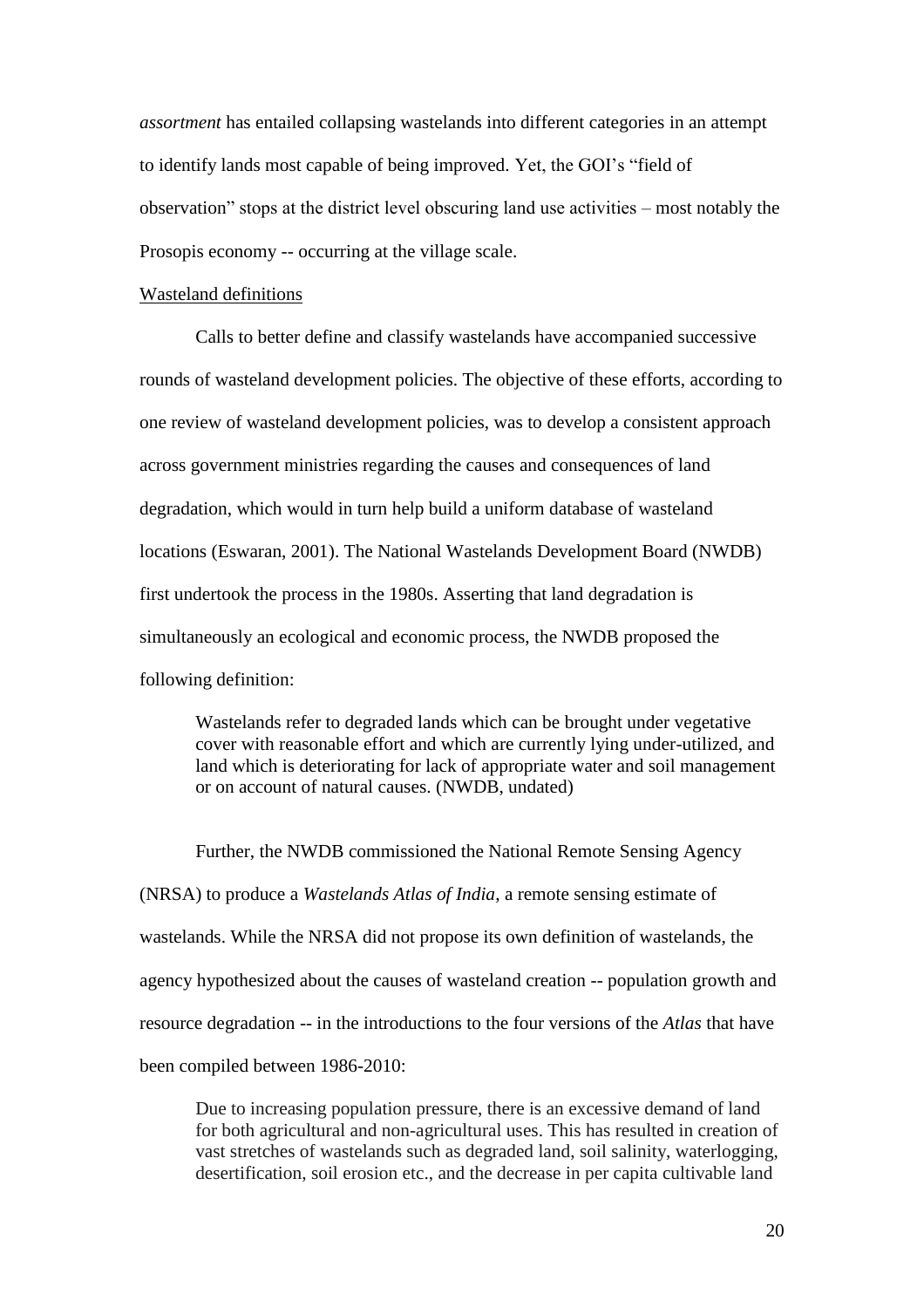besides ecological imbalances. (GOI, 2005: 1)

Throughout the 1990s and 2000s, policymakers have focused on refining wasteland definitions and classifications in order to characterize the severity of land degradation. The goal has been to distinguish between lands that had gone out of production because they are too badly degraded and lands that are still capable of productive use. In other words, efforts have focused on identifying lands most suitable for "improvement".

The evolution of the category "scrublands" in the *Atlas* highlights this process. Scrublands, which has been a category in all four *Atlases* released to date, refer to lands prone to soil erosion that contain some vegetative cover but cannot presently support agriculture (GOI, 2005). The categories of "dense" and "open" scrubs were introduced in the 2010 *Atlas* to more precisely analyze the productive capacity of scrubs (GOI, 2010). Dense scrubs are defined as scrubs with a tendency to intermix with croplands and dominate the landscape. In contrast, open scrubs contain less vegetation than dense scrubs and have thinner soils.

The National Mission on Biodiesel does not define wastelands or document how wastelands would be identified for Jatropha plantations. However, the document identifies the following land types as suitable and available for Jatropha plantations: under stocked forests, protective hedges around agricultural fields, agro-forestry lands, fallow lands, lands related to other Ministry of Rural Development Programs,<sup>4</sup> and public lands along roads, canals, and railways (GOI, 2003). This expansion is notable because virtually all agricultural and forest lands not currently cultivated are potentially wastelands.

## Wasteland estimates

 4 This includes lands already enrolled in Integrated Wasteland Development programs, such as watershed development.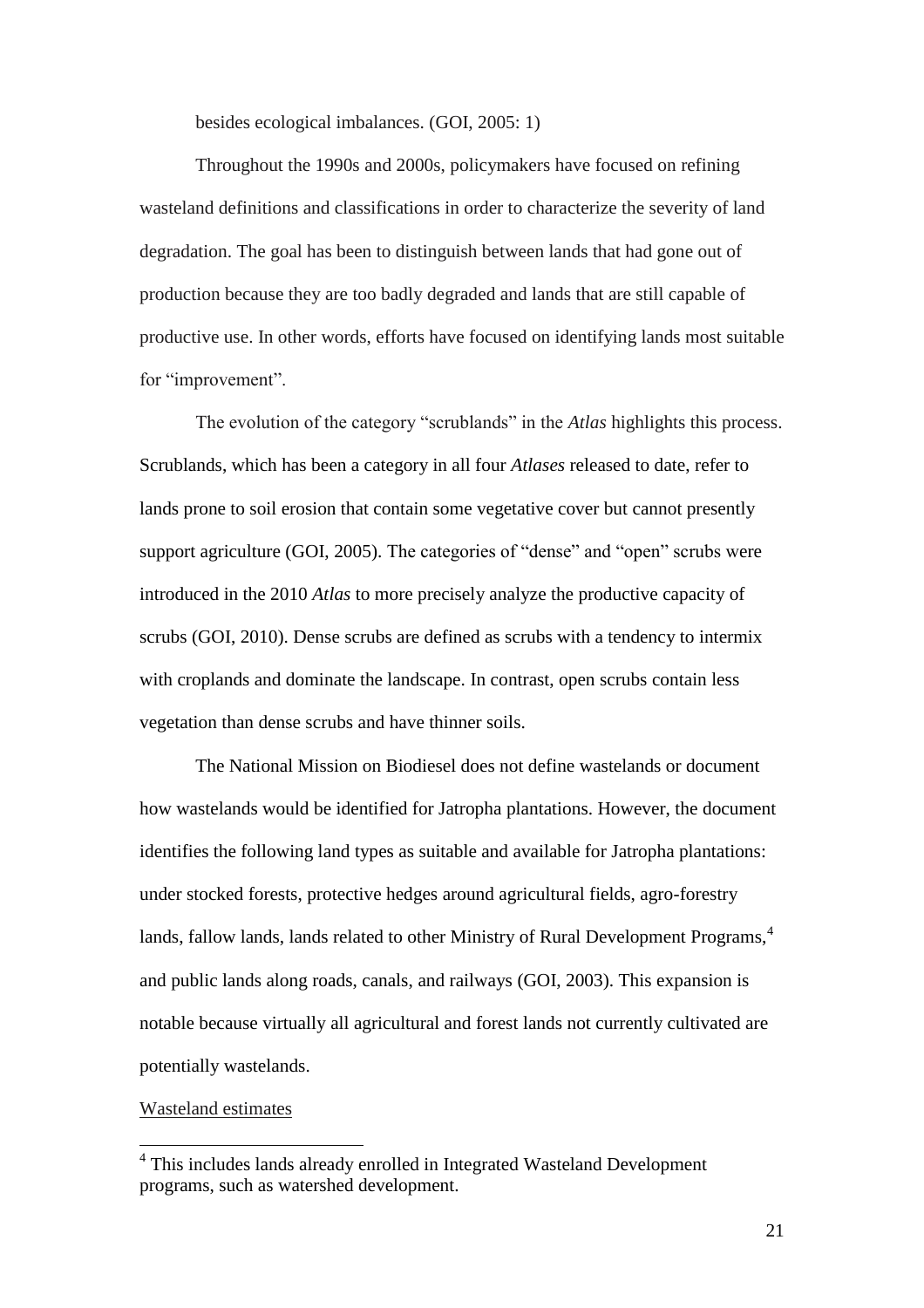Since the start of Social Forestry, numerous wide-ranging estimates of wastelands have also been produced. To draw attention to the extent of degraded lands and to underscore the rationale for Social Forestry, the National Commission on Agriculture (NCA) estimated 175 Mha of wastelands, which represented 53% of the total geographic area (TGA) of the country (GOI, 1976b). Although the NCA did not specify how it arrived at this figure, mentioning only that various land use reports were used in the calculation, the figure took hold and has been widely used to justify future iterations of wasteland development (GOI, 1995).

The NCA estimate also sparked a wave of additional estimates conducted by different government agencies and civil society actors. Concerned that the NCA double counted certain wasteland estimates, a key civil society organization, the Society for the Promotion of Wasteland Development, conducted its own estimate in the early 1980s arriving at a figure of 93.69 Mha (GOI, 1995). According to one review of India's wasteland development program, seven additional studies were conducted in the 1980s and 1990s with estimates varying from 38.4 Mha to 187 Mha (Bhumbla and Khare, 1984).

Collectively, the GOI's efforts have focused on getting the definitions and classifications "right". Accompanying new iterations of wasteland development have been calls to better define and more precisely identify wastelands. These efforts have been both expansive and restrictive. On the one hand, the GOI's definitions of wastelands have extended beyond Locke's original conception, which solely focused on the economic dimensions of land use. The GOI's current definitions currently consider both biophysical and economic dimensions of land use. Additionally, over time, the GOI has significantly extended the types of land considered to be wasteland. However, these definitions obscure the livelihood significance of common property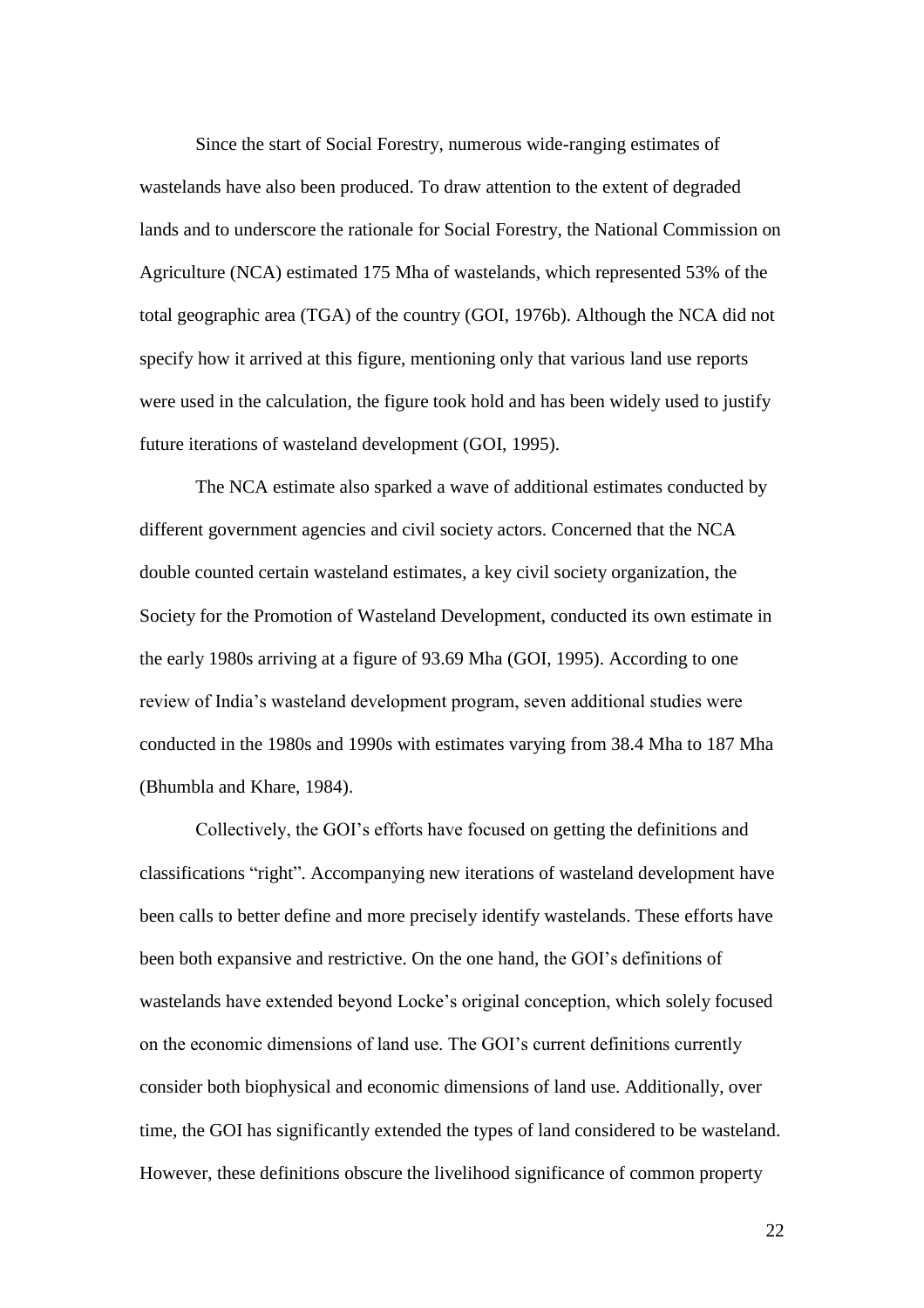lands, which has been well documented in India (Jodha, 1986) and elsewhere throughout the world (Ostrom, 1990, Dove, 1998, Yeh, 2009).

## *Wasteland Atlas*

The *Wasteland Atlas* is the main technology used to "statistically picture" (Demeritt, 2001) wastelands and to enable *assortment*. 5 The objectives of the *Atlas* are to identify the extent of degraded lands throughout the country, to classify these lands into different categories, and to present these data at different scales through a range of tables and maps. Each of the four *Atlases* produced to date has contained different categories of wastelands  $-8$ , 13, 28, 23, respectively (Table 1)-- and has relied on different numbers of satellite images generated from different satellites of varying spatial resolutions (Table 2). Because of the numerous changes in assessment procedures across the years, the GOI itself admits that it is challenging to compare estimates across *Atlases* (GOI, 2010).

| 1. Gullied and/or   | 6. Under                    | 11. Barren Rocky    |  |
|---------------------|-----------------------------|---------------------|--|
| Ravine land         | Utilized/Degraded           | Area                |  |
|                     | <b>Notified Forest Land</b> |                     |  |
| 2. Land with or     | 7. Degraded Pastures/       | 12. Steep Sloping   |  |
| without Scrub       | Grazing Land                | Area                |  |
| 3. Waterlogged and  | 8. Degraded Land Under      | 13. Snow Covered    |  |
| Marshy land         | <b>Plantation Crop</b>      | and/or Glacial Area |  |
| 4. Land affected by | 9. Sands                    |                     |  |
| Salinity/Alkalinity | (Riverine/Coastal/Desert)   |                     |  |
| 5. Shifting         | 10. Mining/Industrial       |                     |  |
| Cultivation         | Wasteland                   |                     |  |

**Table 1: Main Categories of Wastelands,** *Wastelands Atlas of India***, 2010<sup>6</sup>**

Source: GOI, 2010

 $\overline{\phantom{a}}$ 

In the 2010 *Atlas*, data are presented in statistical tables and maps at national,

state, and district scales. In tabular form, the total wastelands for each scale and

<sup>&</sup>lt;sup>5</sup> Although the GOI's agricultural census also contains two categories for wastelands (author, date), the Atlas was the most widely discussed source of wasteland estimates in the course of my biofuels fieldwork.

<sup>6</sup> Table 1 lists the main categories used in the *Atlas*. Additional categories are subcategories used to specify the degree of degradation for select categories, such as slight, moderate and severe salinity.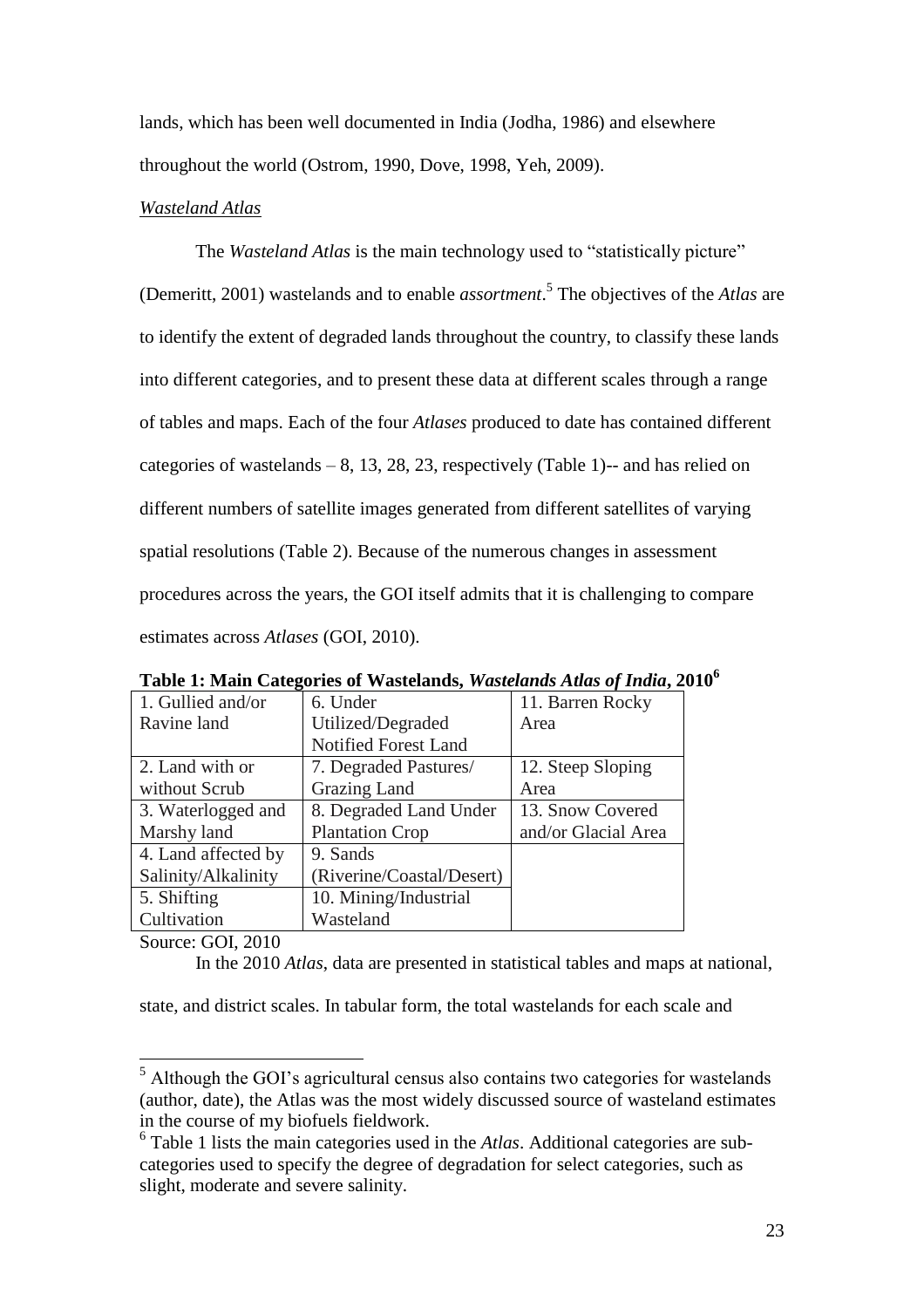category are presented (labeled Total WL) and compared to the total geographic area for each scale (% to TGA). At the national scale, "Total WL" has fluctuated across the different *Atlases* from 53.3 Mha in 1986, equivalent to 16.4% of India's TGA, to 63.85 Mha in 2000 (20.2% of TGA), 55.64 Mha in 2005 (17.6% of TGA), and 47.22 Mha in 2010 (14.9% of TGA) (Table 2).

At a categorical level, scrublands have been the largest individual category across the *Atlases*. Evidence suggests that wasteland development projects have focused on rehabilitating scrublands. Although the NMBD does not detail how wastelands will be identified for Jatropha cultivation, various government officials, including officials responsible for compiling the *Atlas* for the state of Tamil Nadu, informed me that scrublands would be the wasteland category targeted for Jatropha production.<sup>7</sup> According to the 2010 *Atlas*, India has 18.5 Mha of scrublands available for Jatropha, enough to meet the 17.4 Mha goal of the NMBD, at least on paper.

|                       | <b>Atlas Year</b> |                                 |                     |                    |  |
|-----------------------|-------------------|---------------------------------|---------------------|--------------------|--|
|                       | 1986*             | 2000                            | 2005                | 2010               |  |
| <b>Image Years</b>    |                   | 1986-88,<br>1991-92,<br>1997-98 | 2003                | 2005-06            |  |
| <b>Images</b> Used    |                   | 3 from<br>years<br>above        | $1$ dry<br>seasonal | 3 seasonal         |  |
| # Categories          | 8                 | 13                              | 28                  | 23                 |  |
| Image<br>Resolution   | $1:1,000$ km      | $1:50 \mathrm{km}$              | $1:50 \mathrm{km}$  | $1:50 \mathrm{km}$ |  |
| TGA (Mha)             | 325.00            | 316.57                          | 316.68              | 316.70             |  |
| WL Area (Mha)         | 53.3              | 63.85                           | 55.64               | 47.22              |  |
| WL Area (% to<br>TGA) | 16.40%            | 20.17%                          | 17.57%              | 14.91%             |  |

**Table 2: Review** *Wasteland Atlas* **Procedures and Estimates**

 7 Interview with Member Secretary, Tamil Nadu Planning Commission 7 October 2010; interview with remote sensing specialist, Indian Agricultural Research Institute 29 October 2010; Interview with Head of Anna University Remote Sensing Department, 18 November 2010. The official did not distinguish whether Jatropha projects would focus on dense or open scrublands.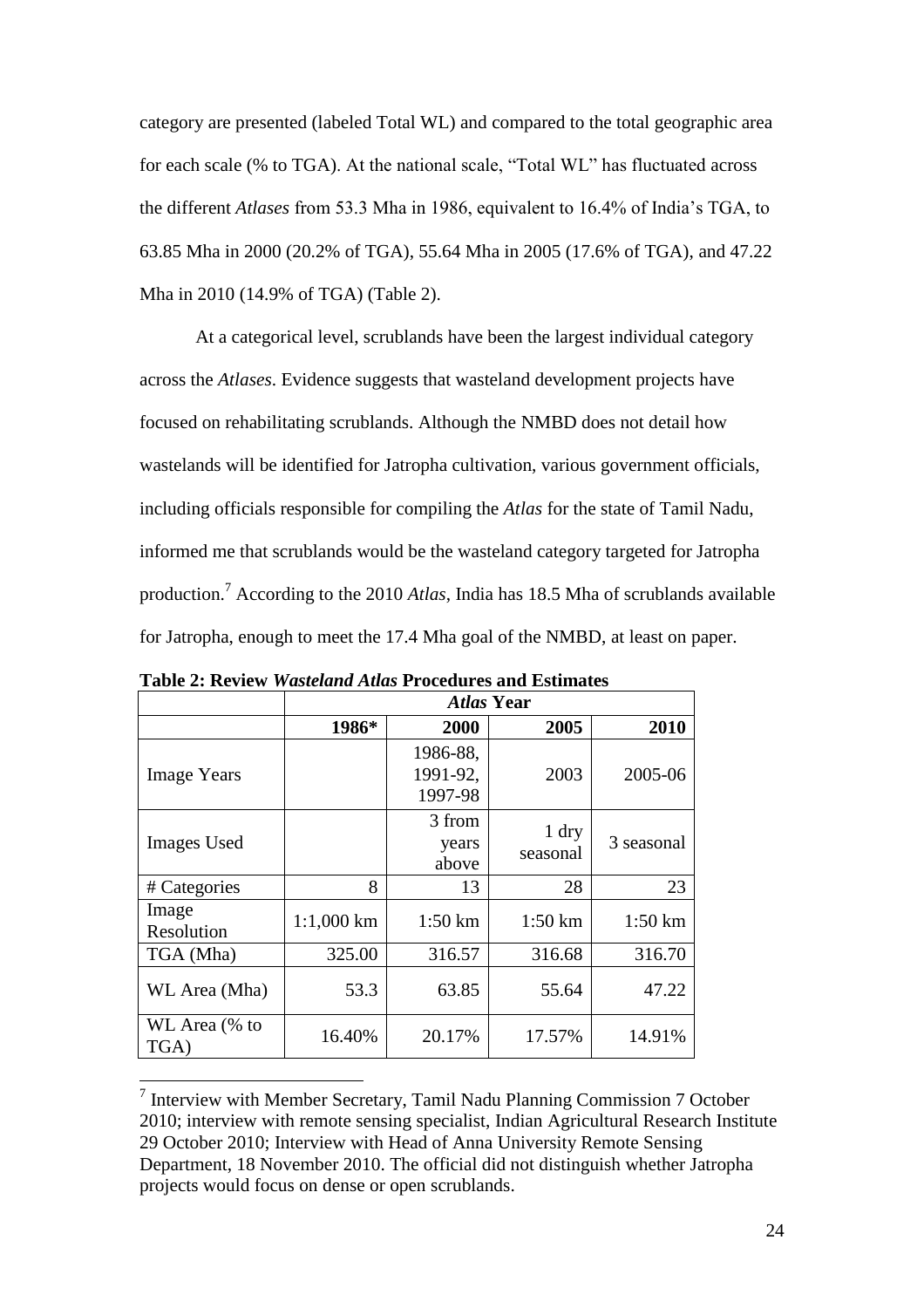| Scrublands<br>70<br>O <sub>1</sub><br>.9.40<br>10.01<br>(Mha) |  |
|---------------------------------------------------------------|--|
|---------------------------------------------------------------|--|

Source: National Remote Sensing Centre.

\* Data from the 1986 report was gathered from later *Atlases*.

Sixteen different maps showing the location and severity of wastelands at the national, state, and district scales are also included in the 2010 *Atlas*. Severity is represented by a series of six light to dark color-coded bands indicating the "% to TGA" of wastelands. The scale of severity ranges from under 5% (light color) to over 50% (dark color). A seventh white band is included to indicate areas that have not been surveyed.

With the exception of the scrubland categorical map, the maps are awash in light colors, indicating low severity across categories at the state and district levels. However, a closer examination of the categorical maps reveals large swaths of white, particularly for categories related to human activities such as grazing, shifting cultivation and mining. This occurs because the resolution of the satellite images used in the *Atlas* cannot detect small-scale, shifting land use activities. In fact, the highest resolution image used in the *Atlas*, 1:50 km resolution, is only capable of detecting large man-made structures such as large agricultural plantations but not individual houses (US Geological Survey). This demonstrates how local land use practices, such as the Prosopis economy, are erased from the GOI's wasteland field of observation.

The scrubland map is a vibrant palette of orange, pink, and blue -- districts comprised of 5-10%, 10-15%, and 15-20% of scrublands, respectively. Southern Tamil Nadu is a patchwork of orange, indicating 5-20% of scrublands. Scrublands do not overwhelm these districts but are present in just enough quantities to justify a development project. With a bit of effort, in this case, removing Prosopis from the lands, 5-20% of land could be made available for "improvement" in certain regions.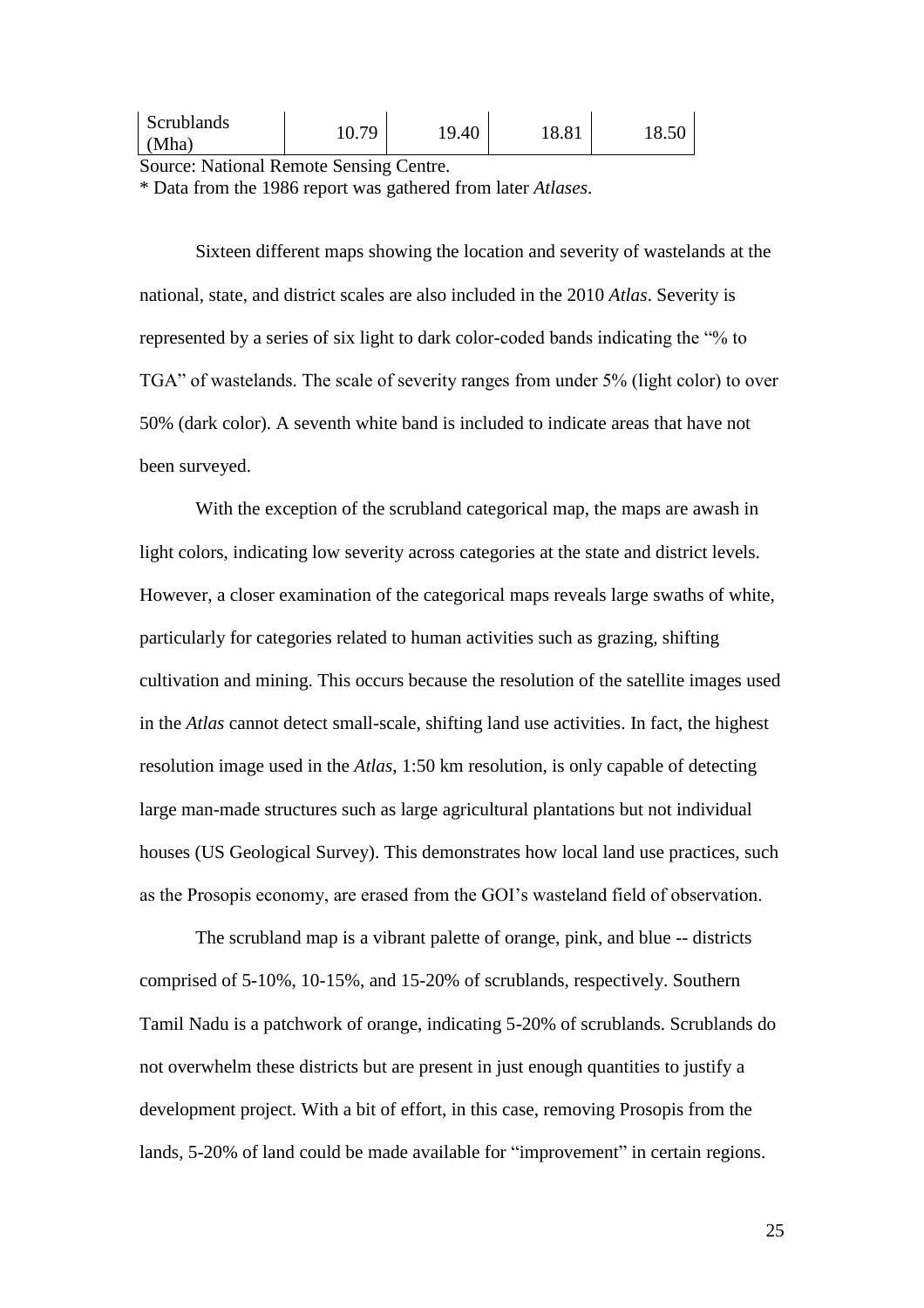This is *terra economica* in map form. Lands capable of becoming productive through Jatropha plantations yet absent any trace of the "bloody" implications required to inscribe this enclosure.

## **6. Conclusion**

This paper helps to advance critical scholarship on environmental narratives and enclosure and responds to recent calls in resource geography to analyze energy as a distinct resource (Calvert, 2015, Huber, 2015). Although existing literature acknowledges *that* wasteland narratives have existed across time in numerous locales, it does not interrogate *why or how* they persist nor does this literature explore the specific socio-material impacts engendered through enclosing lands for energy production.

I have analyzed these questions through a case study of India's wasteland development policies since the 1970s. In concert with broader trends towards ecological modernization, the GOI has attempted to make its resource base more productive during this time in order to provide economic and environmental benefits. While government documents do not delineate where or how such benefits would accrue, my analysis demonstrates that benefits flow to societal groups most closely aligned with the GOI's shifting visions of "modern" energy consumption while rural communities whose land use practices contradict these visions bear the costs. Specifically, I developed the term "energy dispossessions" to better highlight this uneven distribution of costs and benefits and to emphasize that because energy production is enmeshed in its own specific commodity chain, enclosing land for energy will result in a distinct set of socio-material impacts separate from enclosing land for food or timber. In other words, "matter matters" (Bakker and Bridge, 2006: 18) in enclosure.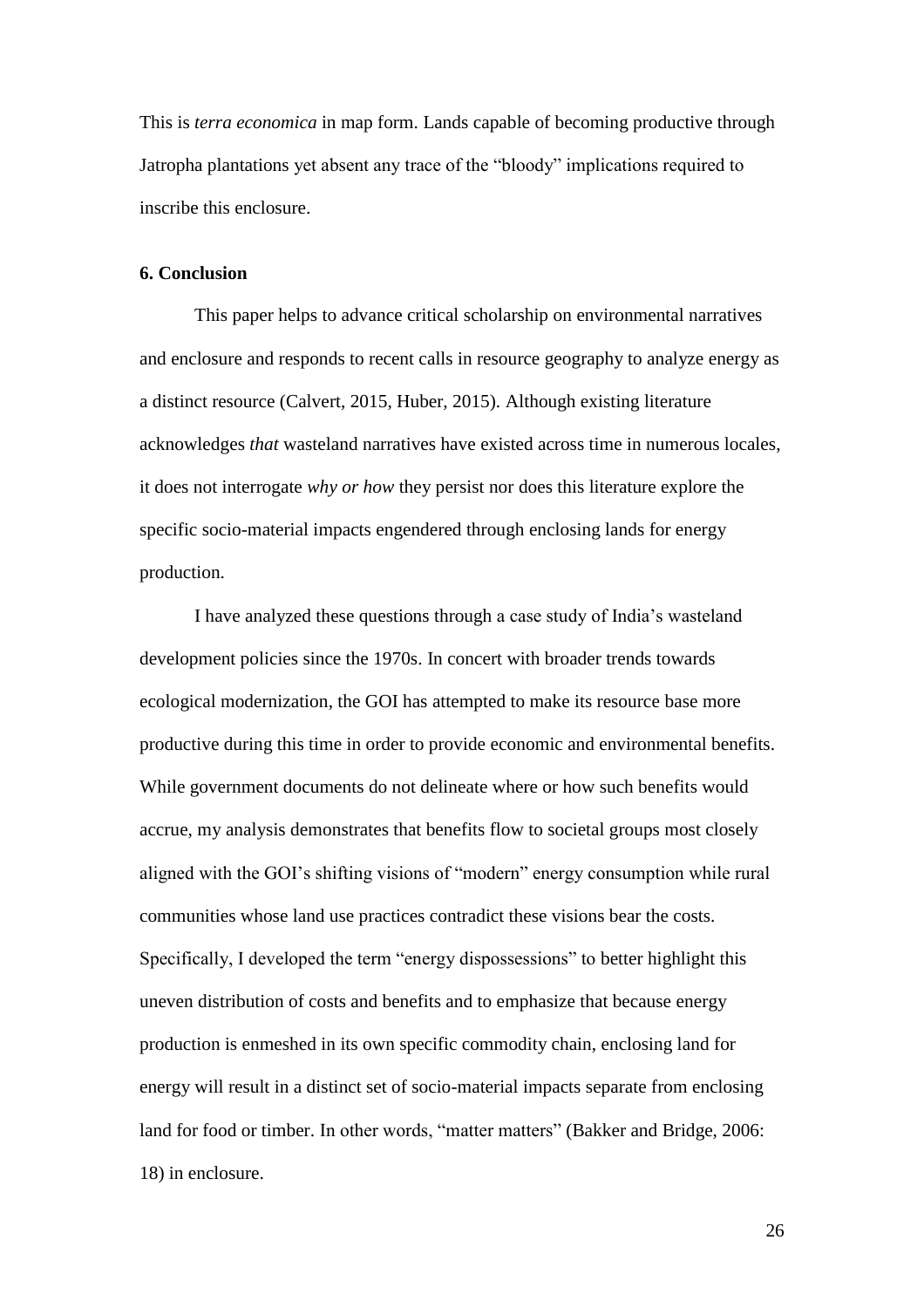Yet, enclosure is discursive as well as material. Wasteland development has been carried out by constructing "field of observation" (Hannah, 2000) that homogenizes "wastelands" into distinct yet simplistic categories. Although the number of wasteland categories has shifted over time and the technologies deployed to "see" wastelands have become increasingly advanced, the GOI's field of observation stops at the district level and erases local practices operating beneath this view.

At the local level, wasteland development has enabled energy dispossessions as the type of energy introduced through these projects has largely been incommensurate with local needs. Many of the fuelwood species introduced under Social Forestry were better suited for India's emerging "production forestry" industry while Jatropha biofuels are currently demanded in India's urban and industrial centers. One exception has been Prosopis juliflora, a fuelwood tree introduced under Social Forestry that has helped to alleviate the "other" energy crisis of the 1970s. However, Prosopis has also dispossessed agriculturalists because of its invasiveness and thorny trunk. Although Prosopis currently provides more energy services to a more diverse consumer base than would Jatropha, the Prosopis economy is not mentioned in the GOI's biofuel policy documents because it competes with the GOI's visions of a "clean and green" economy.

The tensions between government visions and local land use practices also helps to explain the persistence of wasteland narratives. As hypothesized in studies of environmental discourses, narratives are metaphors for deeper, unresolved struggles. In this regard, India's wasteland narrative is a metaphor for an entrenched struggle between the GOI's shifting visions of a "modern" energy economy and rural communities whose land use practices contradict this vision. Because the GOI has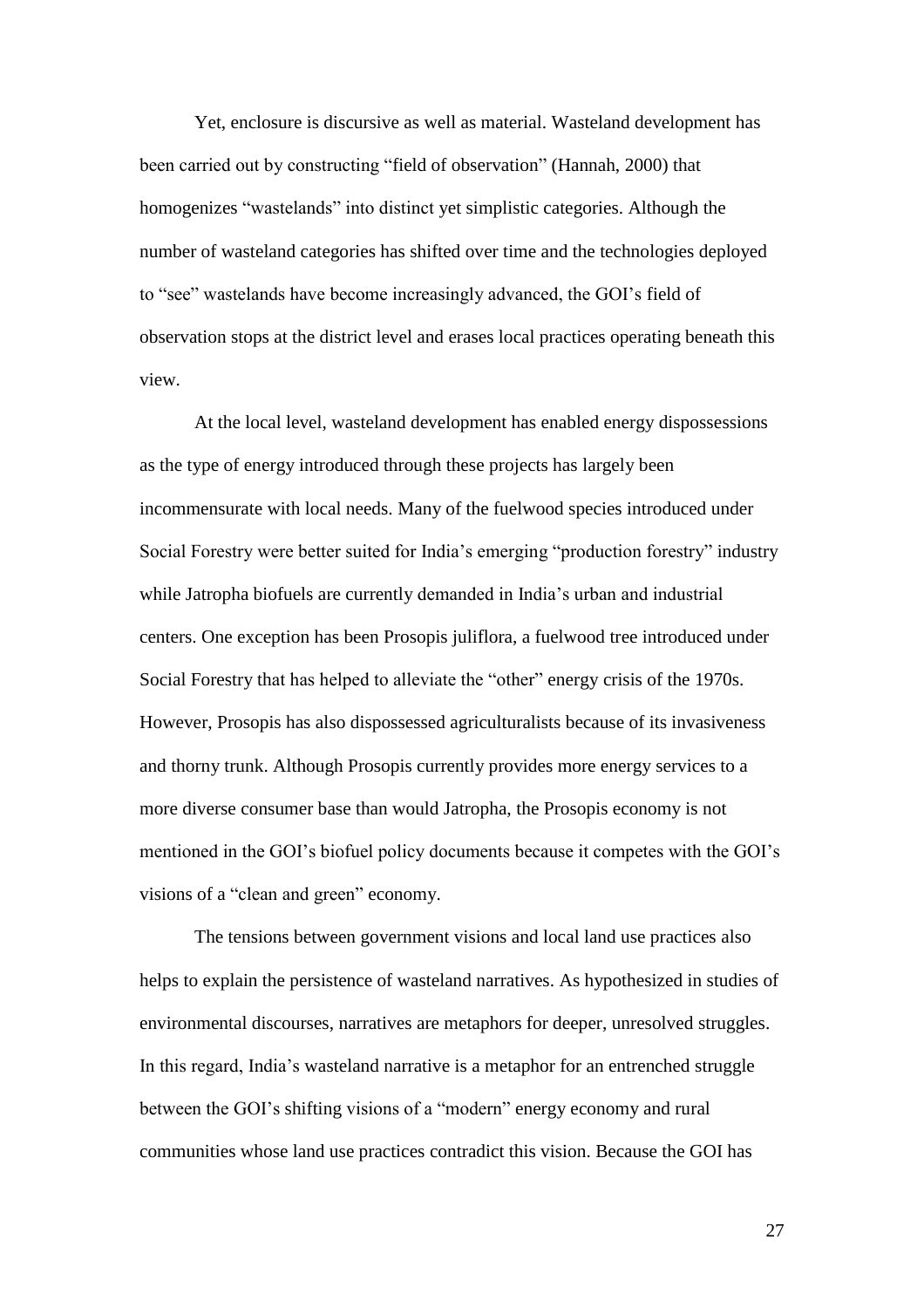increasingly sought to partner with private industry to carry out wasteland development, the narratives have also (re)-emerged as crises of accumulation have appeared. In the 1970s, India, as well as many economies throughout South Asia, was attempting to establish "production forests" of high value timber. Community dependence on forests was viewed as a potential threat to these nascent economies. In recent decades, as oil prices and fossil fuel import dependency rose, countries have tried to establish biofuel industries. To avoid competition with food production, India, as well as many other developing countries, has attempted to restrict biofuel production to so-called wastelands. Perversely, India's Jatropha biofuel projects are today competing with the Prosopis fuelwood projects of the 1970s, literally for the same space. In other words, lands can be re-enclosed in concert with shifting notions of "improvement".

By problematizing wasteland development as a unique energy development logic and by unveiling the ever-changing socio-material practices used to inscribe these projects over time, I have attempted to make wasteland development "strange" for the purpose of analysis (Li, 2014). As a result, we can see that despite policy goals seeking to eliminate wastelands, the land category will not (easily) go away. Wastelands are the spaces India, and the multitude of countries throughout the world similarly engaged in wasteland development, needs in order to carry out "improvement". By making the practice strange, I hope the underlying rationales of future iterations of wasteland development will be called into question or better yet, contested.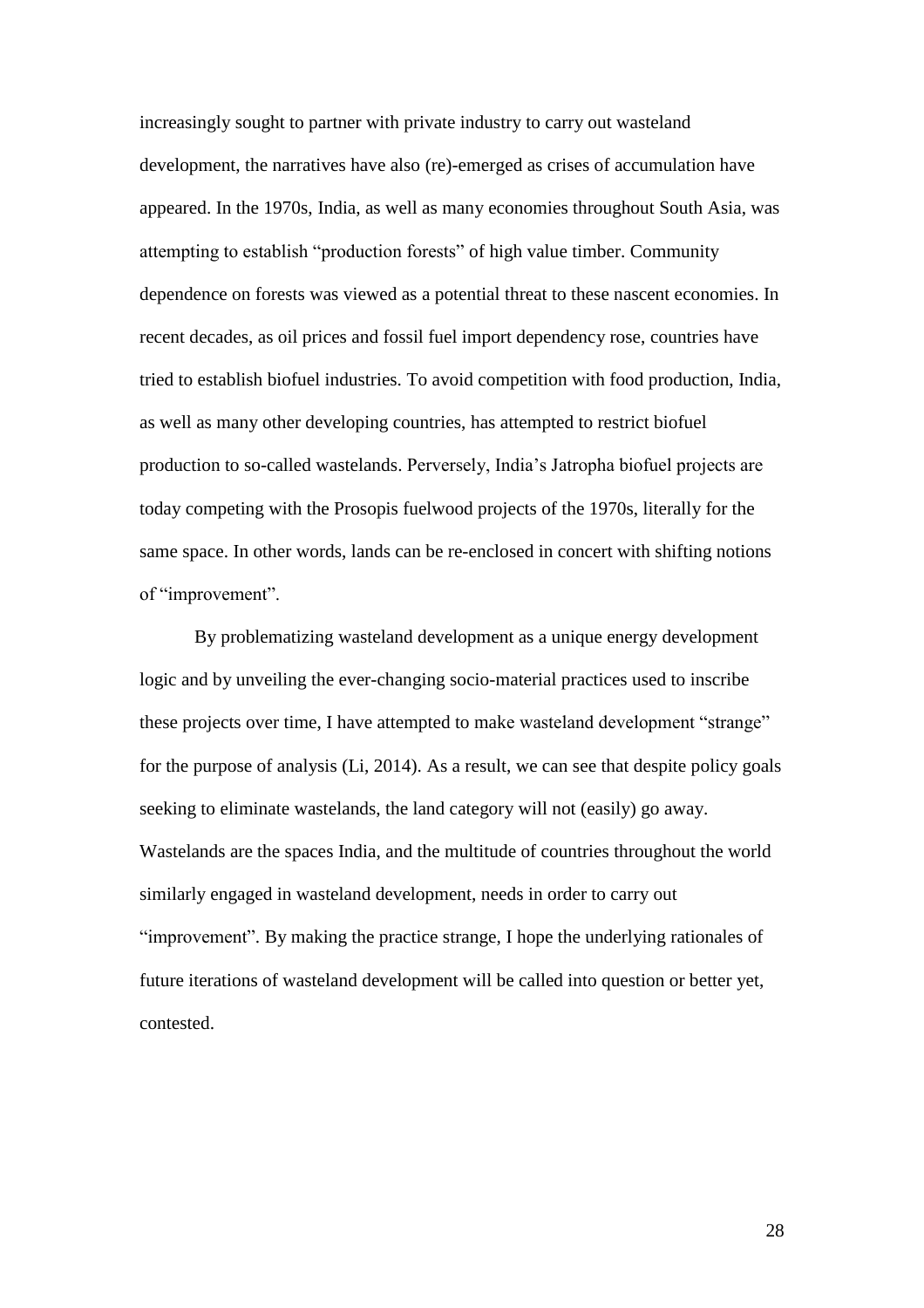## References

- AGARWAL, B. 1986. *Cold Hearths and Barren Slopes: the Woodfuel Crisis in the Third World,* New Delhi, Zed Books.
- ALMEIDA, J., ACHTEN, W. M. J., DUARTE, M. P., MENDES, B. & MUYS, B. 2011. Benchmarking the Environmental Performance of the Jatropha Biodiesel System through a Generic Life Cycle Assessment. *Environmental Science & Technology,* 45**,** 5447-5453.
- ARIZA-MONTOBBIO, P., LELE, S., KALLIS, G. & MARTINEZ-ALIER, J. 2010. The Political Ecology of Jatropha Plantations for Biodiesel in Tamil Nadu, India. *Journal of Peasant Studies,* 37**,** 875-897.
- BAILIS, R. & MCCARTHY, H. 2011. Carbon impacts of direct land use change in semiarid woodlands converted to biofuel plantations in India and Brazil. *GCB Bioenergy,* 3**,** 449-460.
- BAIRD, I. G. 2014. Degraded forest, degraded land and the development of industrial tree plantations in Laos. *Singapore Journal of Tropical Geography,* 35**,** 328- 344.
- BAKKER, K. & BRIDGE, G. 2006. Material worlds? Resource geographies and the 'matter of nature'. *Progress in Human Geography,* 30**,** 5-27.
- BHUMBLA, D. R. & KHARE, A. 1984. Estimate of Wastelands in India. New Delhi: Society for the Promotion of Wastelands Development.
- BLOMLEY, N. 2007. Making Private Property: Enclosure, Common Right and the Work of Hedges. *Rural History,* 18**,** 1.
- BLOMLEY, N. 2014. Making Space for Property. *Annals of the Association of American Geographers,* 104**,** 1291-1306.
- BORRAS, S. M., MCMICHAEL, P. & SCOONES, I. 2010. The politics of biofuels, land and agrarian change: editors' introduction. *The Journal of Peasant Studies,* 37**,** 575-592.
- BRIDGE, G. & MCMANUS, P. 2000. Sticks and Stones: Environmental Narratives and Discursive Regulation in the Forestry and Mining Sectors. *Antipode,* 32**,** 10-47.
- CALVERT, K. 2015. From 'energy geography' to 'energy geographies': Perspectives on a fertile academic borderland. *Progress in Human Geography*.
- CHAMBERS, R. & LEACH, M. 1989. Trees as savings and security for the rural poor. *World Development,* 17**,** 329-342.
- CHOWDHRY, K. 1989. Speech of Dr Kamala Chowdhry at the Seminar on Wastelands Development Held on October 16, 1986. *In:* YADAV, H. R. (ed.) *Dimensions of Wasteland Development.* New Delhi: Concept.
- DEMERITT, D. 2001. Scientific forest conservation and the statistical picturing of nature's limits in the Progressive-era United States. *Environment and Planning D: Society and Space,* 19**,** 431-459.
- DOVE, M. 1998. Living rubber, dead land, and persisting systems in Borneo; Indigenous representations of sustainability. *Bijdragen tot de Taal-, Land- en Volkenkunde,* 154**,** 20-54.
- ECKHOLM, E. 1975. *The Other Energy Crisis: Firewood,* Washington DC, World Watch Institute.
- ESWARAN, V. B. 2001. The Problem. *Seminar,* 499.
- FAIRHEAD, J. & LEACH, M. 1996. *Misreading the African landscape: Society and Ecology in a Forest-Savanna Mosaic,* Cambridge, Cambridge University Press.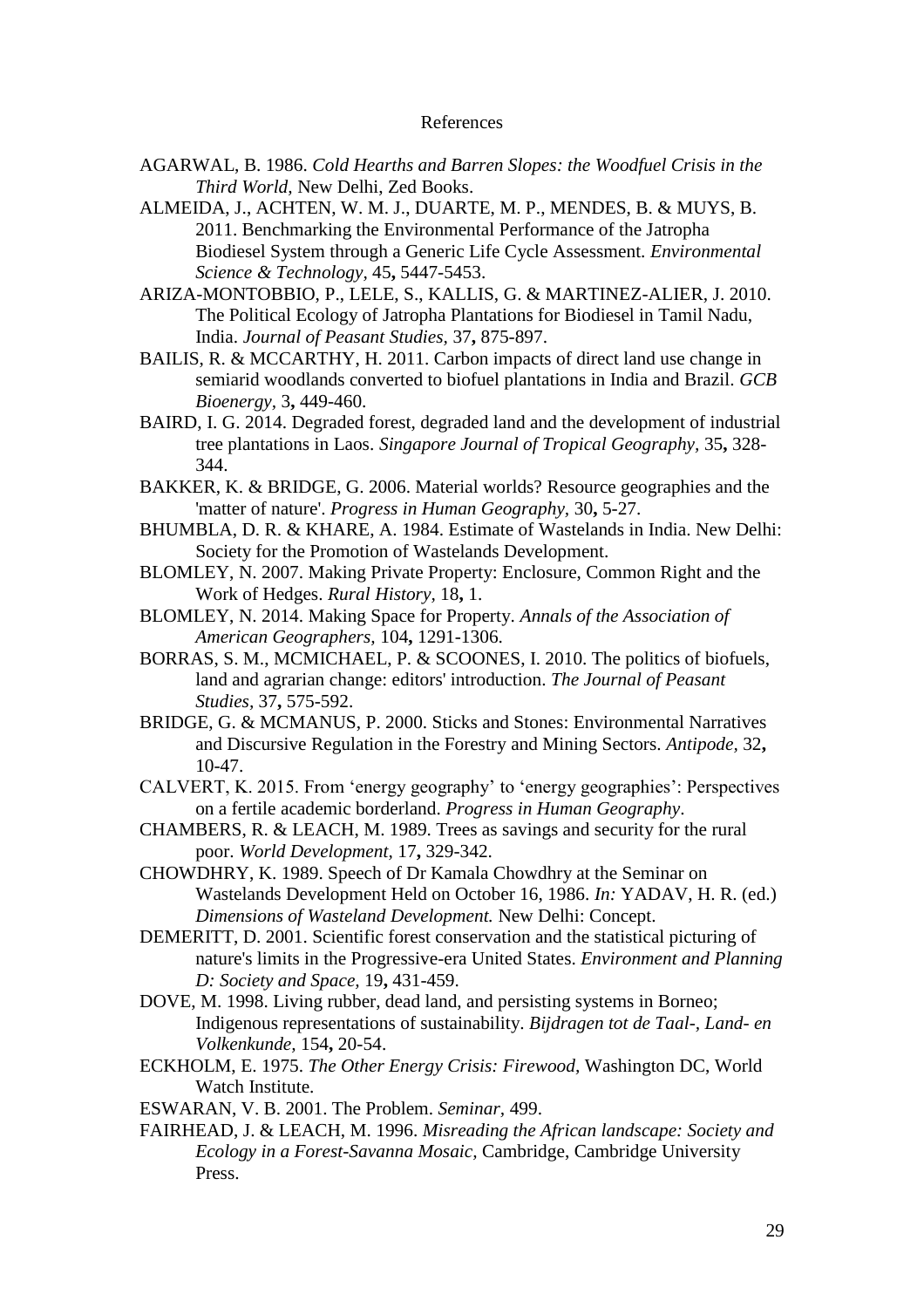FAIRHEAD, J., LEACH, M. & SCOONES, I. 2012. Green Grabbing: a new appropriation of nature? *The Journal of Peasant Studies,* 39**,** 237-261.

FERGUSON, J. M. 2014. The scramble for the Waste Lands: Tracking colonial legacies, counterinsurgency and international investment through the lens of land laws in Burma/Myanmar. *Singapore Journal of Tropical Geography,* 35**,** 295-311.

FORSYTH, T. 2003. *Critical Political Ecology: The Politics of Environmental Science,* Oxon, Routledge.

- FRANCO, J., LEVIDOW, L., FIG, D., GOLDFARB, L., HOENICKE, M. & LUISA MENDONCA, M. 2010. Assumptions in the European Union biofuels policy: frictions with experiences in Germany, Brazil and Mozambique. *The Journal of Peasant Studies,* 37**,** 661-698.
- GADGIL, M. & GUHA, R. 1992. *This Fissured Land: An Ecological History of India,* Berkeley, University of California Press.
- GIDWANI, V. 1992. 'Waste' and the Permanent Settlement in Bengal. *Economic Political Weekly,* 27**,** PE31-E-46.

GIDWANI, V. 2008. *Capital, Interrupted: Agrarian Development and the Politics of Work in India,* Minneapolis, MN, University of Minnesota Press.

- GIDWANI, V. & REDDY, R. N. 2011. The Afterlives of "Waste": Notes from India for a Minor History of Capitalist Surplus. *Antipode,* 43**,** 1625-1658.
- GOLDSTEIN, J. 2013. Terra Economica: Waste and the Production of Enclosed Nature. *Antipode,* 45**,** 357-375.

GOVERNMENT OF INDIA 1976a. Report of the National Commission on Agriculture, Part I: Review and Progress. New Delhi: Ministry of Agriculture and Irrigation.

- GOVERNMENT OF INDIA 1976b. Report of the National Commission on Agriculture, Part IX: Forestry. Delhi: Ministry of Agriculture and Irrigation.
- GOVERNMENT OF INDIA 1976c. Report of the National Commission on Agriculture, Part XII: Supporting Services and Incentives. Delhi: Ministry of Agriculture and Irrigation.
- GOVERNMENT OF INDIA 1989. Rajiv Gandhi: Selected speeches and writings. Delhi: Ministry of Information and Broadcasting.
- GOVERNMENT OF INDIA 1994a. Guidelines for Watershed Development. Delhi: Ministry of Rural Development.
- GOVERNMENT OF INDIA 1994b. Report of the Technical Committee on Drought Prone Areas Programme and Desert Development Programme. Delhi: Ministry of Rural Development.

GOVERNMENT OF INDIA 1995. Wastelands Development Report of The High Level Committee. Delhi: Department of Land Resources.

- GOVERNMENT OF INDIA 2003. Report of the Committee on the Development of Biofuel. Delhi: Planning Commission.
- GOVERNMENT OF INDIA 2005. Wastelands Atlas of India. Delhi: National Remote Sensing Agency.
- GOVERNMENT OF INDIA 2008. Common Guidelines for Watershed Development Projects. Delhi: Planning Commission.
- GOVERNMENT OF INDIA 2009. Report of the Committee on State Agrarian Relations and the Unfinished Task in Land Reforms. Delhi: Department of Land Resources: Ministry of Rural Development.
- GOVERNMENT OF INDIA 2010. Wastelands Atlas of India: 2010. Delhi: National Remote Sensing Centre.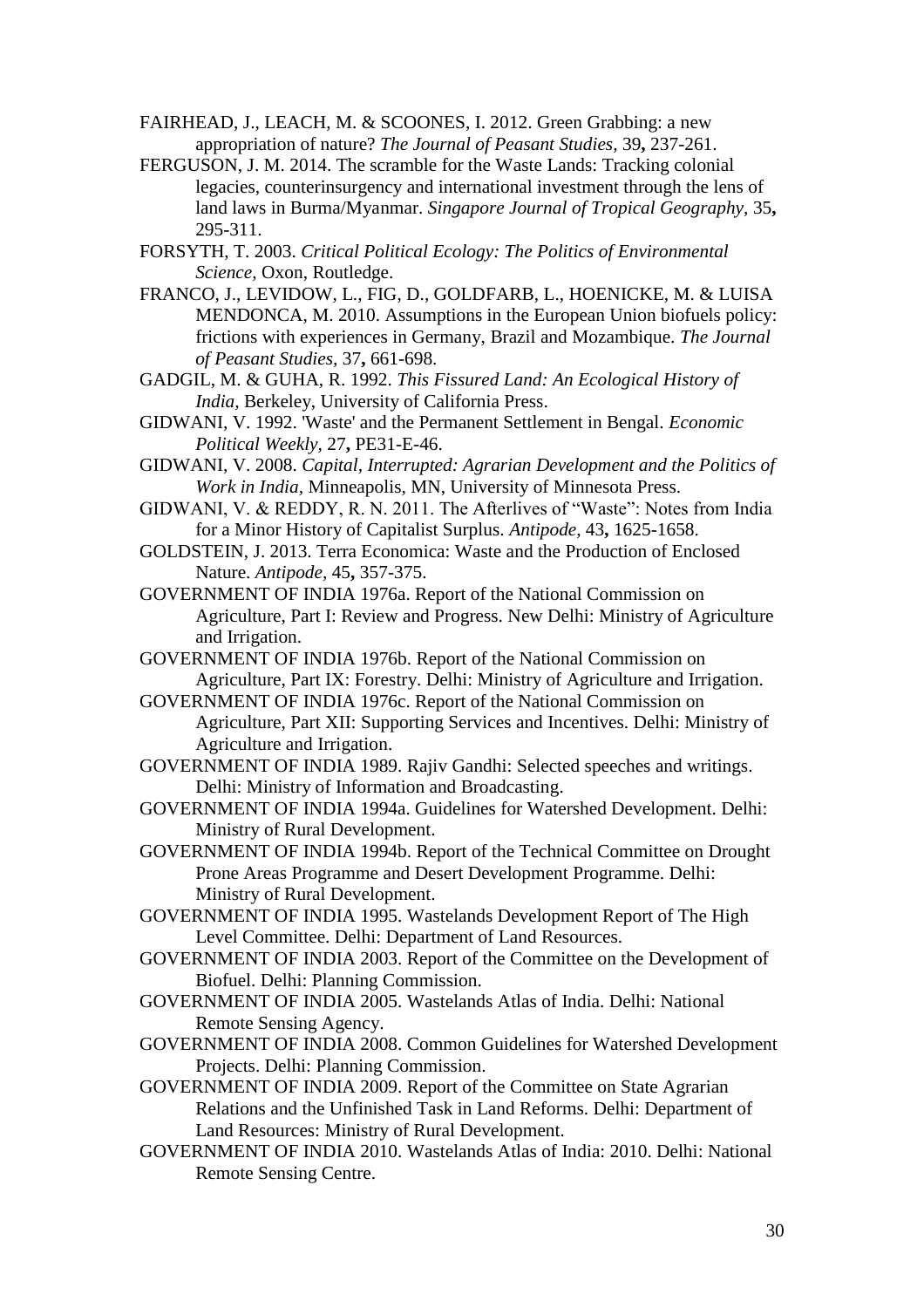- GOVERNMENT OF TAMIL NADU 2006. Scheme of Distribution of 2 Acre Wasteland to Landless / Poor Agricultural Labour Families. Chennai: Agriculture Department.
- HAJER, M. A. 1995. *The Politics of Environmental Discourse: Ecological Modernization and the Policy Process,* Oxford, Oxford University Press.
- HANNAH, M. G. 2000. *Governmentality and the Mastery of Territory in Nineteenth-Century America,* Cambridge, Cambridge University Press.
- HARMS, E. 2014. Knowing into oblivion: Clearing wastelands and imagining emptiness in Vietnamese New Urban Zones. *Singapore Journal of Tropical Geography,* 35**,** 312-327.
- HARMS, E. & BAIRD, I. G. 2014. Wastelands, degraded lands and forests, and the class(ification) struggle: Three critical perspectives from mainland Southeast Asia. *Singapore Journal of Tropical Geography,* 35**,** 289-294.
- HUBER, M. 2015. Theorizing Energy Geographies. *Geography Compass,* 9**,** 327-338.
- JAMBULINGAM, R. & FERNANDES, E. C. M. 1986. Multipurpose trees and shrubs on farmlands in Tamil Nadu State (India). *Agroforestry Systems,* 4**,** 17- 32.
- JEFFREY, A., MCFARLANE, C. & VASUDEVAN, A. 2012. Rethinking Enclosure: Space, Subjectivity and the Commons. *Antipode,* 44**,** 1247-1267.
- JODHA, N. S. 1986. Common Property Resources and Rural Poor in Dry Regions of India. *Economic and Political Weekly,* 21**,** 1169-1181.
- LE BILLON, P. 2001. The political ecology of war: natural resources and armed conflicts. *Political Geography,* 20**,** 561-584.
- LE BILLON, P. 2008. Diamond Wars? Conflict Diamonds and Geographies of Resource Wars. *Annals of the Association of American Geographers,* 98**,** 345- 372.
- LEACH, G. & MEARNS, R. 1989. *Beyond the Fuelwood Crisis: People, Land and Trees in Africa,* Washington, DC, Earthscan.
- LEACH, M. & MEARNS, R. 1996. Environmental Change and Policy: Challenging Received Wisdom from Africa. *In:* LEACH, M. & MEARNS, R. (eds.) *The Lie of the Land: Challenging Received Wisdom on the African Environment.* London: The International African Institute.
- LEVIDOW, L. 2013. EU criteria for sustainable biofuels: Accounting for carbon, depoliticising plunder. *Geoforum,* 44**,** 211-223.
- LI, T. M. 2007. *The Will to Improve,* Durham, NC, Duke.
- LI, T. M. 2010. To Make Live or Let Die? Rural Dispossession and the Protection of Surplus Populations. *Antipode,* 41**,** 66-93.
- LI, T. M. 2011. Centering labor in the land grab debate. *Journal of Peasant Studies,* 38**,** 281-298.
- LI, T. M. 2014. What is land? Assembling a resource for global investment. *Transactions of the Institute of British Geographers,* 39**,** 589-602.
- LOCKE, J. 2011 (1680). *Second Treatise of Government*, Simon & Brown.
- MOL, A. P. J. & SONNENFELD, D. A. (eds.) 2000. *Ecological Modernisation around the World: Perspectives and Critical Debates,* New York, NY: Frank Cass Publishers.
- NATIONAL WASTELANDS DEVELOPMENT BOARD 1986. Discussion Papers, Minutes and Decisions -- First Meeting of the National Land Use and Wastelands Development Council. New Delhi: Government of India.
- NATIONAL WASTELANDS DEVELOPMENT BOARD undated. Description, Classification, Identification and Mapping of Wastelands. New Delhi.